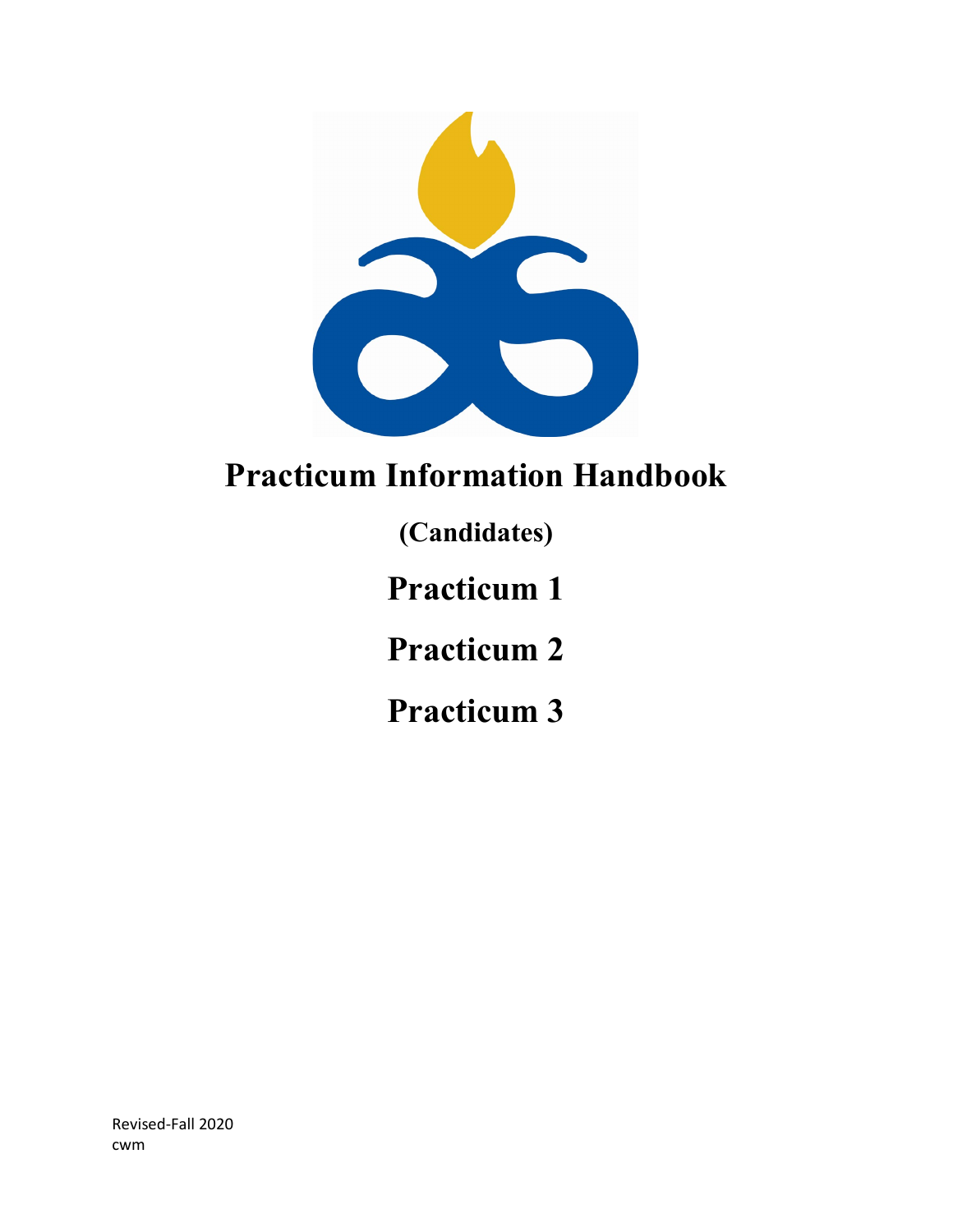## **Practicum Field Experiences**

Education majors at Albany State University are required to complete three practicum courses each semester following admission to Teacher education with at least 60 cumulative hours in each practicum. The candidate will be assigned a field placement site and a cooperating teacher. Once approval is given, the candidate should report to their field placement. Failure to begin during the designated time period could result in the candidate's removal from his/her assigned placement. Field placement hours should be spread over at least a 10 week period. The candidate should complete their 6 hours per week placement hours during a one day period. He/she will need to get permission from the practicum instructor to complete the hours during a two day a week period (minimum 3 hours per day).

The candidate is also required to complete 80 hours of beginning school experience (BSE) prior to the student teaching semester. He/she will be given the BSE assignment during the summer. The candidate will assist the cooperating teacher with before school preparations, duties, and responsibilities. Professionalism is always expected.

The candidate will complete the three practicum field placements and the BSE prior to student teaching. Prior to student teaching, the candidate will complete at least 260 field experience hours. This is the minimum expectations. It is hoped that candidates will view these experiences as professional development opportunities instead of just "completing required hours".

Initially during field placement, the candidate will do focused observations, learn students' names, assist the cooperating teacher with tasks such as tutoring students, work with groups, and prepare instructional materials. Gradually, the candidate should begin to increase his/her classroom responsibilities to teaching and/or co-teaching. He/she will be required to plan and teach a required number of lessons using the Albany State University edTPA lesson plan format. The candidate may also have additional assignments that need to be completed during the field placement classroom. These assignments should be discussed with the cooperating teacher at the beginning of the placement period. These assignments must be approved prior to implementing them in the classroom. The candidate may also be required to complete activities that occur before or after field placement hours.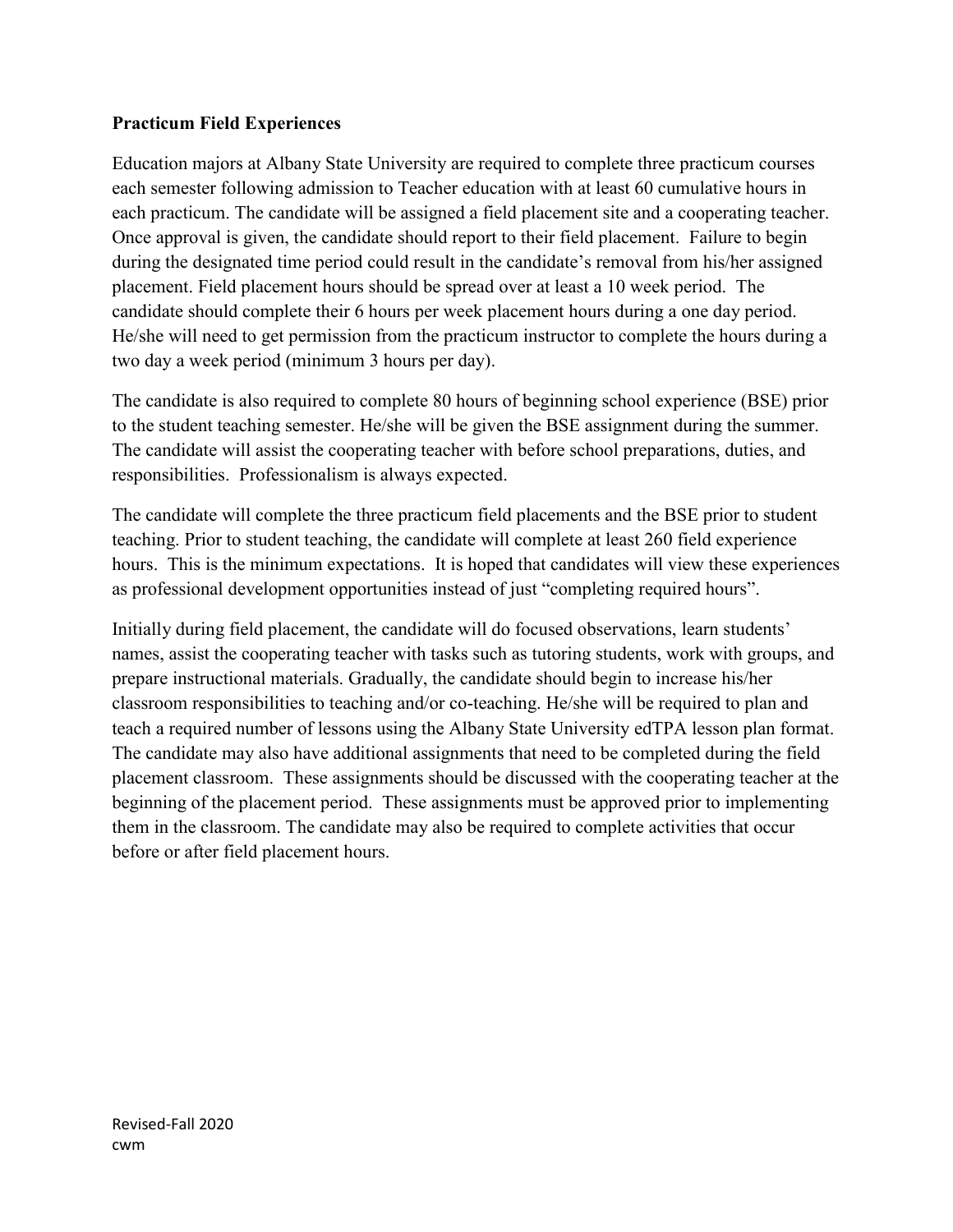## **Practicum Experiences**

## **Eligibility for Practicum I (EDUC 3401), Practicum II (EDUC 3402), and Practicum III (EDUC 3403):**

- Majors must pass ALL courses in Areas A-F before beginning Practicum I (EDUC 3401).
- Majors must pass GACE Basic before beginning Practicum I (EDUC 3401).
- Majors must be admitted to a Teacher Education program before beginning Practicum I (EDUC) 3401).
	- o *After being admitted to a Teacher Education program, students are referred to as Candidates.*
- Each must begin the cohort course sequence upon admission to the College of Education. Practicum courses should be taken in succession, beginning with Practicum I (EDUC 3401) and ending with Practicum III (EDUC 3403).
- A clear background check is required for field placement.
- Proof of liability insurance is required for field placement.
- A Georgia Pre-service Certificate
- Majors must take the GACE Entry Ethics exam after being admitted to the Teacher Education Program.
- Majors must take and pass their GACE content area exam(s) prior to student teaching.

## **Acceptable Environment for Practicum Field Placements**

Practicum candidates may complete their placements at acceptable environments:

- Public schools
- Charter schools
- Private schools

Examples of unacceptable environments include:

- Afterschool programs
- Daycares
- Church or "Sunday School" environments
- Montessori schools
- Home school environments

## **Practicum Expectations**

Candidates are assigned by the Director of Clinical Experience to ensure that they get diverse experiences in different grade levels, genders, race/ethnicities, language, and socioeconomic levels.

## **Field Experience Requirements**

Field Experience Grade-Level Placement Requirements:

- Early Childhood P-5 (PK-K, 1-3, and 4-5)
- Middle Grades (4-5 and 6-8)
- Secondary  $(6-8 \text{ and } 9-12)$

## **BSE (Beginning School Experience)**

Beginning School Experience (BSE) is required prior to student teaching. The candidates participate in the school system's pre-planning period in July/August before the opening of school. Candidates who are student teaching in the fall complete preplanning and remain in the placement through the completion of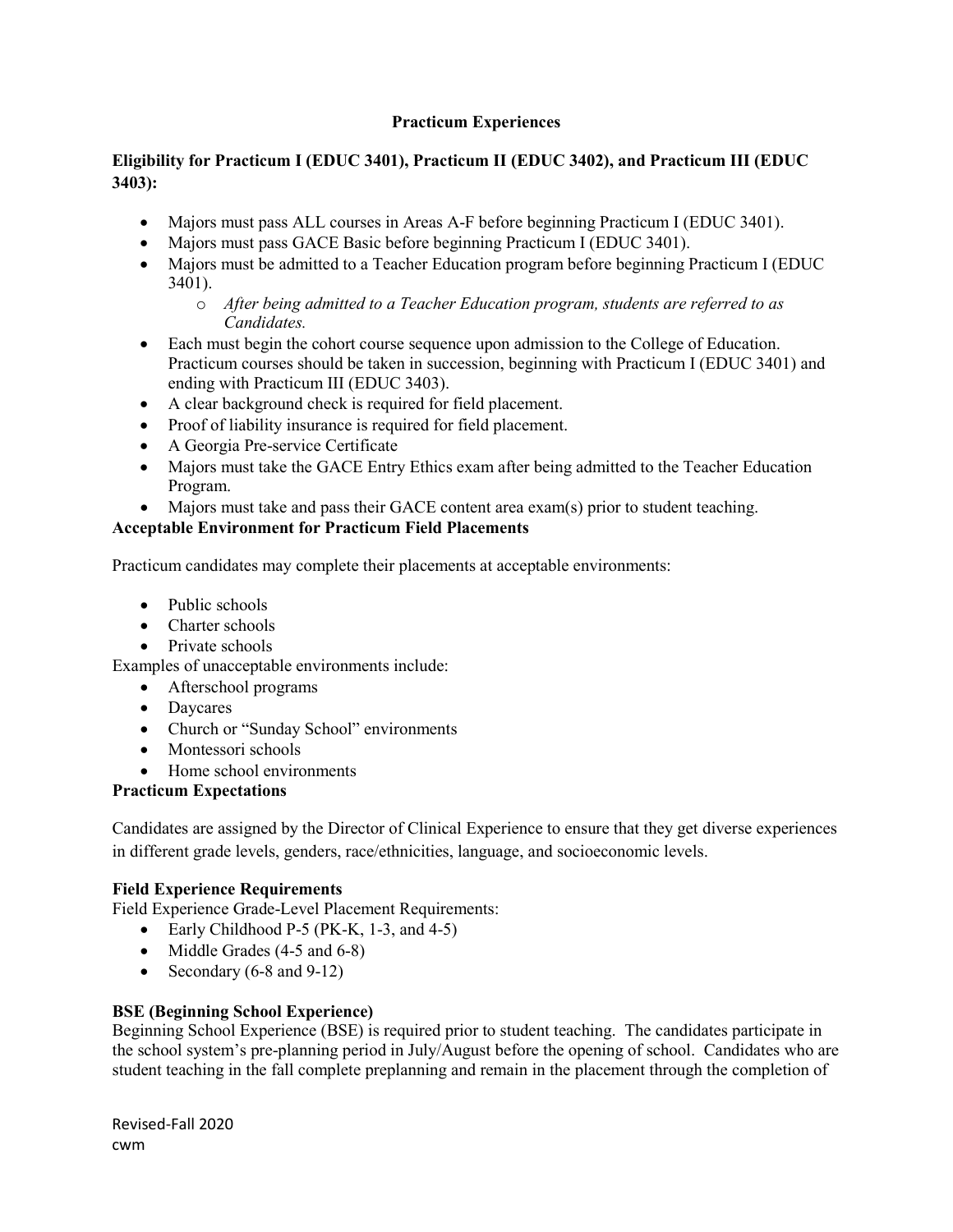the student teaching semester. Candidates who are scheduled to student teach in the spring, complete preplanning days and continue through the end of the next week after the students arrive.

#### **Professionalism**

Candidates are expected to conduct themselves professionally at all times as stated by the Georgia Professional Standards Commission's Code of Ethical Conduct (Se[e www.gaspc.com\)](http://www.gaspc.com/).

#### **Dress/Attire/Appearance**

Candidates must dress professionally at all times. Teacher education candidates are expected to wear professional attire when working in the schools. Professional attire includes: slacks/pants, **(no jeans**), shirts/blouses (no revealing tops, no bare midriffs, no T-shirts), dresses/skirts (at or longer than fingertips when arms are extended at the side), and appropriate shoes, (no flip-flops or night slippers, no athletic shoes, except if you are a physical education candidate).Please refer to ASU Field and Clinical Handbook for more guidelines. **If a candidate is inappropriately dress, he/she can be asked to leave the placements to redress in suitable professional attire.**

#### **Attendance**

Candidates are expected to report to their placements on the assigned date and time. If the candidate is going to be absent, he/she should notify the cooperating teacher as soon as possible.

#### **Policy Governing Student Teaching Removal**

 Practicum candidates will be removed from the field experience process if the principal, university supervisor, and/or cooperating teacher recommend their removal. The removal will be justified by official documentation, which indicates that the candidate jeopardized the well-being of the students or the instructional process at the school. If the documentation also indicates that the candidate had adequate time and opportunity to remediate the problem(s) and did not successfully work with the school to resolve the problems, then the candidate is removed and he/she is not placed in another setting during the same semester.

The university supervisor may recommend that a practicum candidate be removed from a particular assignment and re-assigned to another setting when there is sufficient evidence that such a move is warranted. Examples for removal of a candidate are: inappropriate behavior or language towards students/personnel, any criminal behavior on or off the school's grounds such as, alcohol, drugs and weapon possessions, and any failure to adhere to the schools' policies and procedures such as excessive tardiness/absences/early leaves, cell phone usage, or dress code violations. The **final decision** regarding any change in practicum field experience assignments rests with the **Director of Clinical and Field Experiences** and the assigned **Governing Board** after an appeal process has taken place.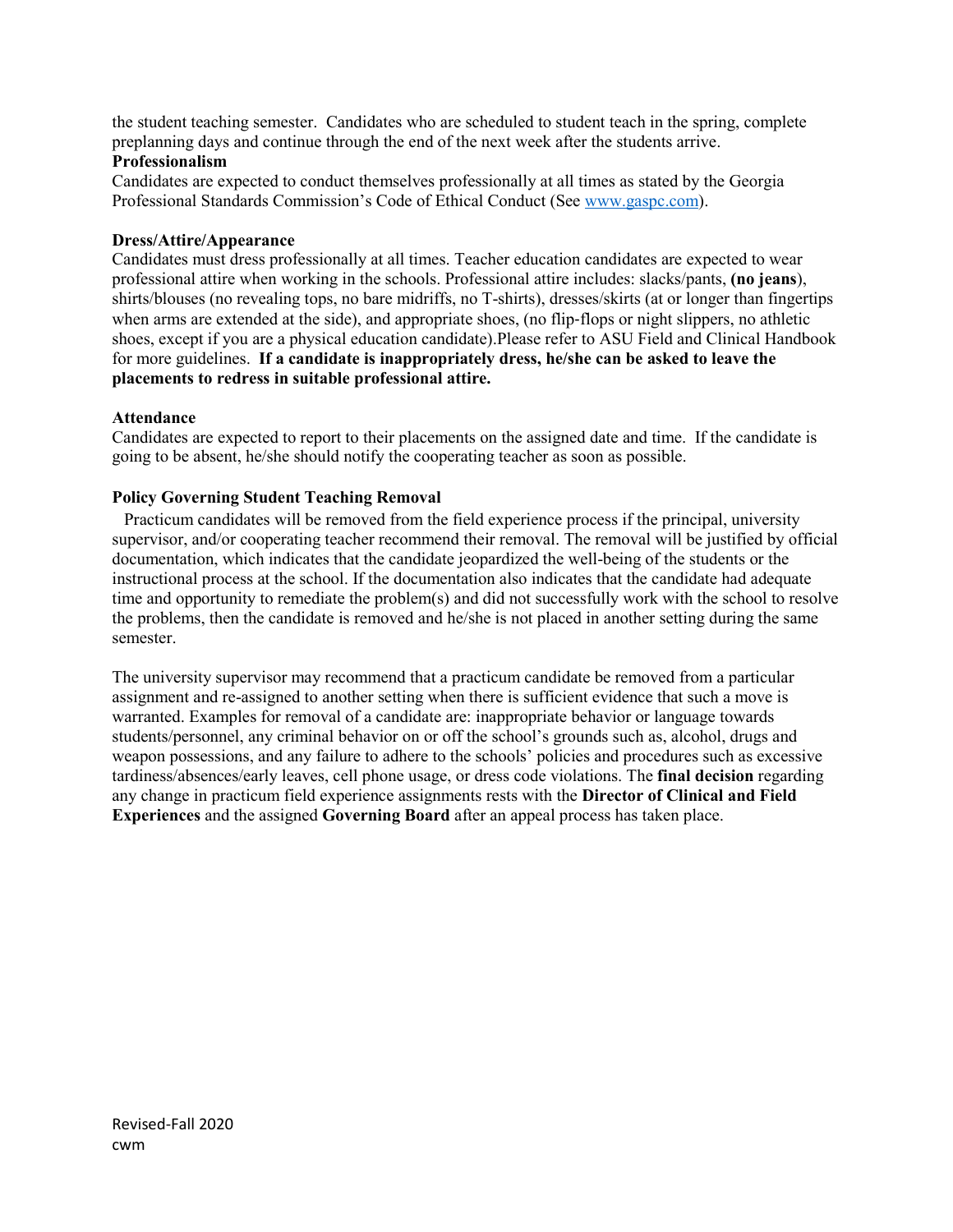## **Questions Most Often Asked about Practicum Experiences**

- 1. Have all candidates met the ASU Teacher Education requirements? Yes. No student should be participating in practicum field experiences without a Georgia Pre-service Certificate.
- 2. Are practicum field experiences all observational experiences? No. Although practicum experiences require observation time, candidates should not be just observing. They should be interacting, learning, practicing, and participating.
- 3. Will the practicum candidates be expected to be doing the exact same thing that the other practicum candidates are doing? No. The cooperating teacher and candidate will work together to decide how much responsibility the candidate will be given.
- 4. Is practicum the same as student teaching? No. The practicum candidates are learning so they will be able to be successful in their student teaching placements. Although they should be given the opportunity to lead class discussions and teach, they will not assume the duties of the classroom teacher.
- 5. Will the candidates be required to teach lesson? Under the guidance of the cooperating teacher, the candidates will be required to teach lessons. These lessons should follow the relevant the classroom instruction. The candidates should work closely with the cooperating teacher while planning the lessons.
- 6. How are candidates assigned in schools? The Director of Clinical and Field assign candidates to placements based on the diversity of placements (race, ethnicity, gender, language, special education, and socioeconomics) and the Georgia PSC grade-level requirements.

Early Childhood: PK-K, 1-3, and 4-5

Middle Grades: 4-5 and 6-8

Secondary: 6-8 and 9-12

Special Education/Health & PE: Elementary, Middle School, High School

- 7. Should candidates attend afterschool special activities, Welcome Back to School Meeting, conferences? If possible, it would be great for the candidates to experience these activities.
- 8. Should the cooperating teacher sign the candidate's verification of hours log? Yes.
- 9. Do cooperating teachers need to be certified teachers with three years of experience? Yes.
- 10. Should candidates be professionally dressed during the field placements? Yes. Candidates should be dress professionally and should display professional behaviors. If candidates are not professionally dressed, they can be asked to leave the school to change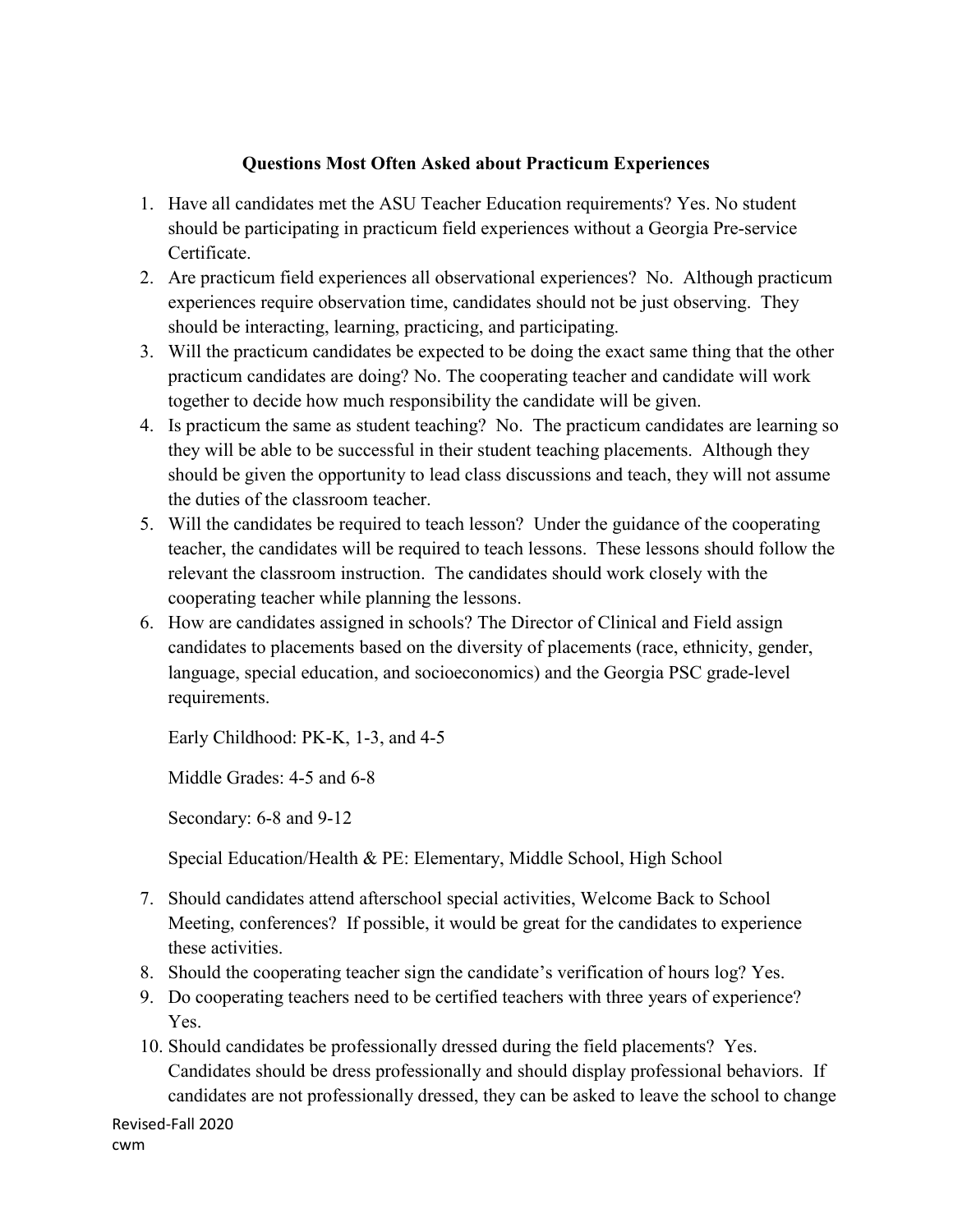their attire. This occurrence should be discussed with the university supervisor and/or the Director of Field and Clinical Experiences (229-430-1862).

- 11. Have all candidates met the ASU Teacher Education requirements? Yes. No student should be participating in practicum field experiences without a Georgia Pre-service Certificate.
- 12. Are practicum field experiences all observational experiences? No. Although practicum experiences require observation time, candidates should not be just observing. They should be interacting, learning, practicing, and participating.
- 13. Will the practicum candidates be expected to be doing the exact same thing that the other practicum candidates are doing? No. The cooperating teacher and candidate will work together to decide how much responsibility the candidate will be given.
- 14. Is practicum the same as student teaching? No. The practicum candidates are learning so they will be able to be successful in their student teaching placements. Although they should be given the opportunity to lead class discussions and teach, they will not assume the duties of the classroom teacher.
- 15. Will the candidates be required to teach lesson? Under the guidance of the cooperating teacher, the candidates will be required to teach lessons. These lessons should follow the relevant the classroom instruction. The candidates should work closely with the cooperating teacher while planning the lessons.
- 16. How are candidates assigned in schools? The Director of Clinical and Field assign candidates to placements based on the diversity of placements (race, ethnicity, gender, language, special education, and socioeconomics) and the Georgia PSC grade-level requirements.

Early Childhood: PK-K, 1-3, and 4-5

Middle Grades: 4-5 and 6-8

Secondary: 6-8 and 9-12

Special Education/Health & PE: Elementary, Middle School, High School

- 17. Should candidates attend afterschool special activities, Welcome Back to School Meeting, conferences? If possible, it would be great for the candidates to experience these activities.
- 18. Should the cooperating teacher sign the candidate's verification of hours log? Yes.
- 19. Do cooperating teachers need to be certified teachers with three years of experience? Yes.
- 20. Should candidates be professionally dressed during the field placements? Yes. Candidates should be dress professionally and should display professional behaviors. If candidates are not professionally dressed, they can be asked to leave the school to change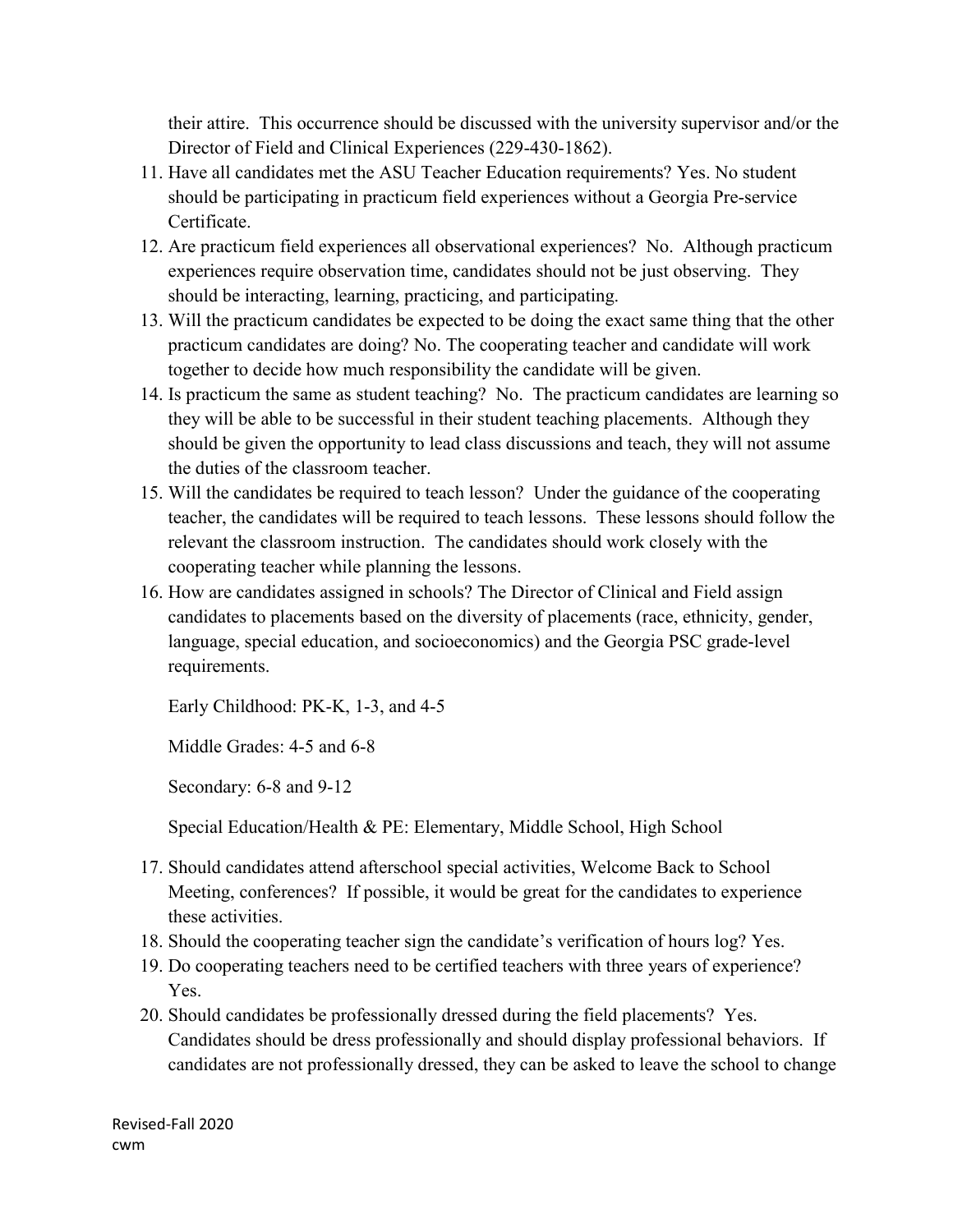their attire. This occurrence should be discussed with the university supervisor and/or the Director of Field and Clinical Experiences (229-430-1862).



The Professional Education Unit of Albany State University develops Teachers and Other School Professionals who meet Unit Performance Standards identified in the Conceptual Framework.

Candidates: Reflect on Knowledge – Transform with Skills - Respond to Diverse Cultures with Dispositions - Demonstrate Competence in Technology

Completers: An ASU Professional Educator is a Reflective, Transformative, Culturally-responsive and Technologically-competent Practitioner

Initial Candidates/Completers - Unit performance standards are introduced, developed and practiced at the initial level.

Advanced Candidates/Completers – Unit performance standards are reinforced, mastered and accomplished at the advanced level.

#### UNIT PERFORMANCE STANDARDS

1. Reflective Practitioner:

1a. Professional Knowledge - The candidate demonstrates an understanding of the curriculum, subject content, pedagogical knowledge, and the needs of students by providing relevant learning experiences.

1b. Assessment Uses - The candidate systematically gathers, analyzes, and uses relevant data to measure student progress, to inform instructional content and delivery methods, and to provide timely and constructive feedback to both students and parents.

1c. Communication - The candidate communicates effectively with students, parents or guardians, district and school personnel, and other stakeholders in ways that enhance student learning.

2. Transformative Practitioner:

2a. Instructional Strategies - The candidate promotes student learning by using research based instructional strategies relevant to the content area to engage students in active learning and to promote key skills.

2b. Assessment Strategies - The candidate systematically chooses a variety of diagnostic, formative, and summative assessment strategies and instruments that are valid and appropriate for the content and student population

Revised-Fall 2020 2c. Academically Challenging Environment - The candidate creates a student-centered, academic environment in which teaching and learning occur at high levels and students are self-directed learners.

cwm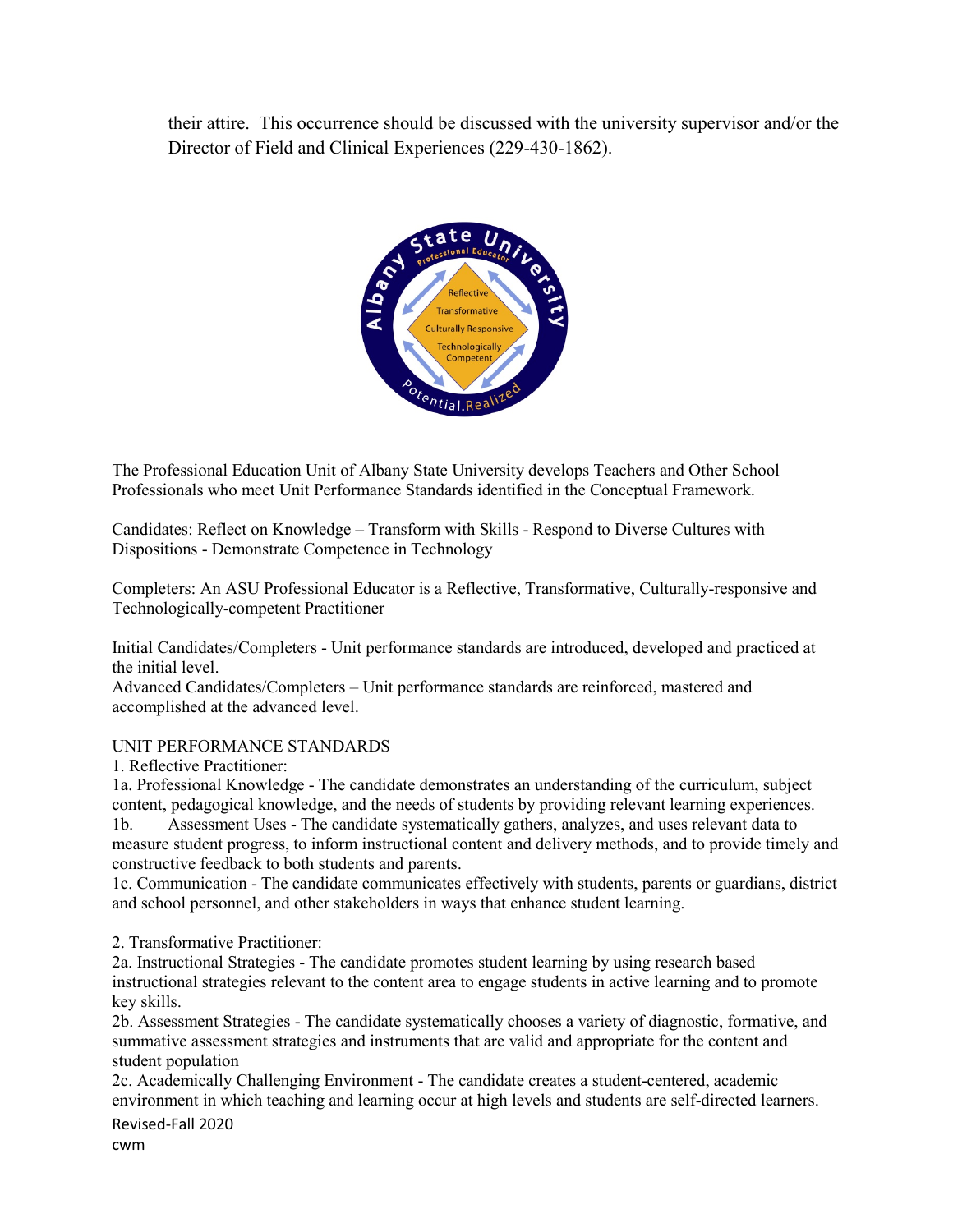3. Culturally-responsive Practitioner:

3a. Instructional Planning - The candidate plans using national, state and local school district curricula and standards, effective strategies resources, and data to address the differentiated needs of all students. 3b. Differentiated Instruction - The candidate challenges students by providing appropriate content and developing skills which address individual learning differences.

3c. Positive Learning Environment - The candidate provides a well-managed safe, orderly environment that is conducive to learning and encourages respect for all.

3d. Professionalism - The candidate demonstrates a commitment to professional ethics and the school's mission, participates in professional growth opportunities, and contributes to the profession.

4. Technologically-Competent Practitioner:

4a. Integration – The candidate demonstrates understanding and the ability to integrate technology into curricula and administrative routines.

4b. Usage - The candidate demonstrates understanding and the ability to use multimedia tools and applications to conduct research and analyze data.

4c. Application - The candidate demonstrates understanding and the ability to apply technology in the teaching and learning process, collaborating and networking with colleagues to enhance professional growth.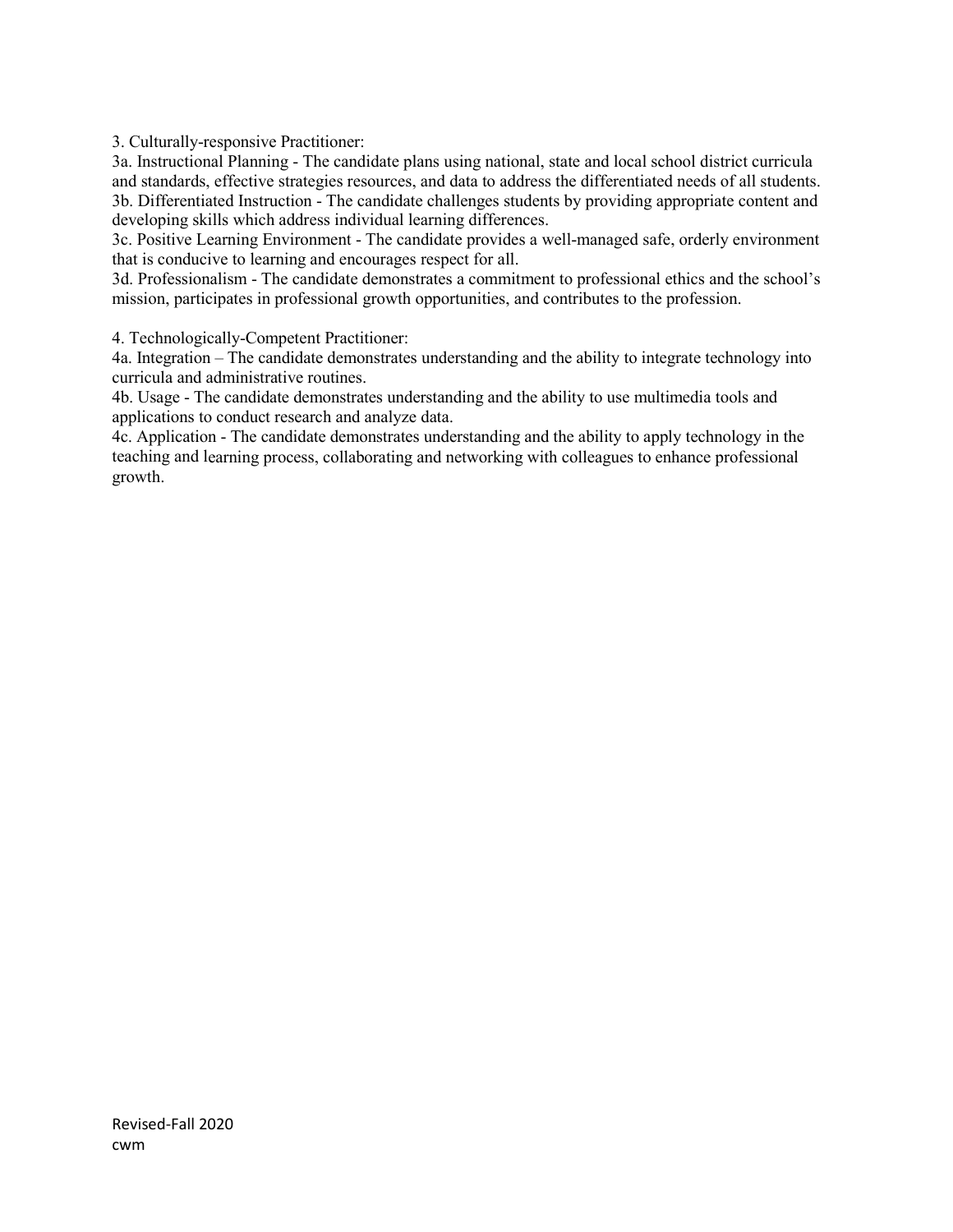

## **Practicum Candidate Information**

# **Qualifications for Participating in Practicum Experiences**

To qualify for practicum, an Albany State University candidate must:

- 1. Be formally accepted into the Teacher Education Program
- 2. Take and pass the GACE Basic Skills Tests
- 3. Have and maintain at least a cumulative GPA of 2.50
- 4. Have completed and submitted the forms giving the permission to complete a criminal background check
- 5. Have a cleared background check on file
- 6. Have proof of liability insurance
- 7. Have a pre-service certificate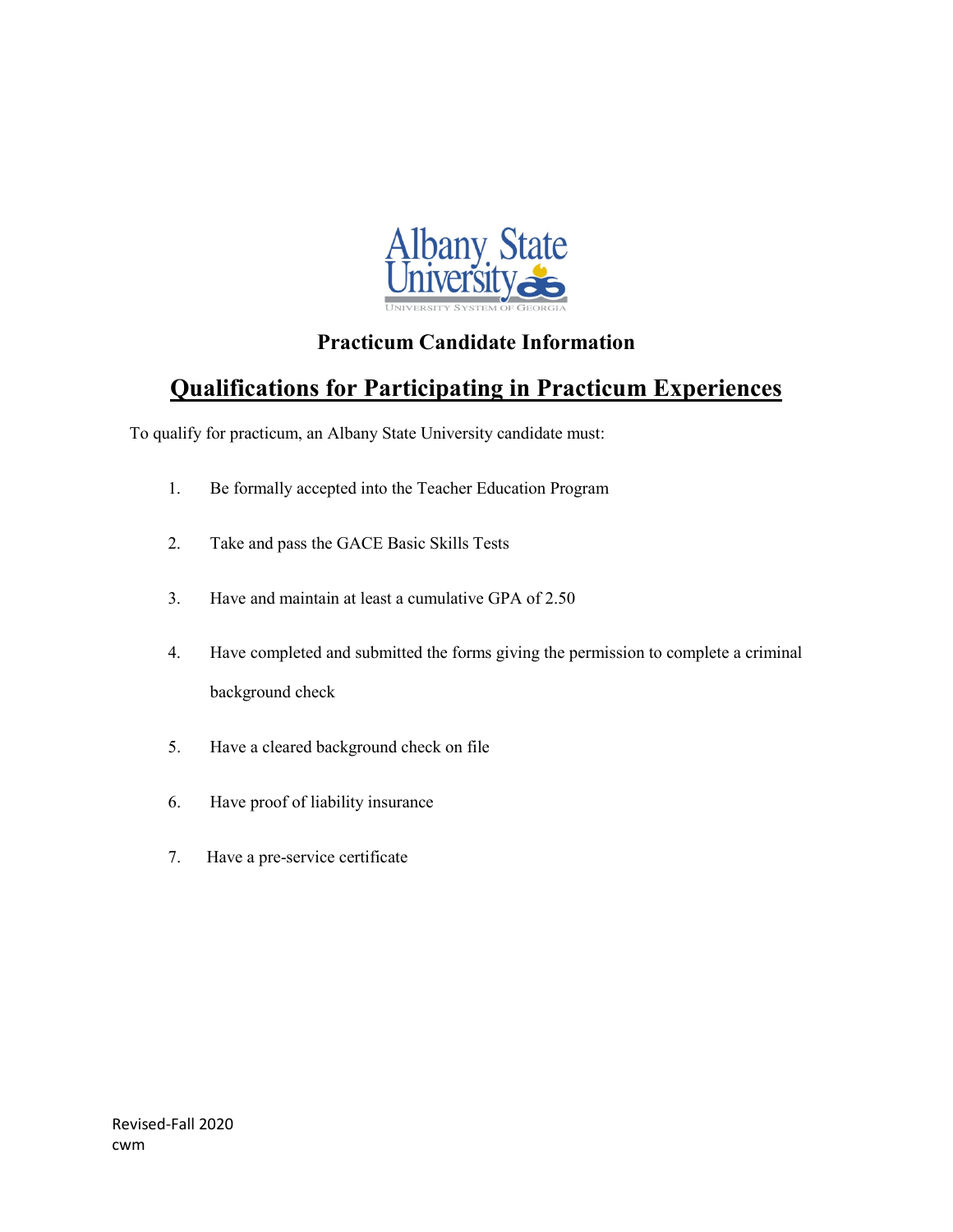

Practicum Candidate,

Welcome to Practicum! During this semester you will be participating in a weekly class and completing field placement hours at an assigned school. During this semester, you will have the opportunity to observe and practice skills and strategies that you have learned in the classroom. This manual includes information, ideas, expectations, and forms that need to be submitted during the semester.

Your Practicum instructor will provide more specific expectations and detail. If you have any questions, please contact:

Carolyn W. Medlock, Ed.D. 229-500-2154 carolyn.medlock@asurams.edu

#### **Professionalism:**

As a candidate, you are expected to follow the Georgia Professional Standards Commission's Code of Ethics. Additional information about each standard is available on the website for the Georgia Professional Standards Commission (www.gapsc.com).

## **Georgia Educator Ethics**

Guidelines for ethical conduct are issued by the Georgia Professional Standards Commission. The standards are designed to protect educators and students by ensuring that educators who violate the code are reported or punished by the appropriate authority, if necessary. Reports of violations are investigated, and an educator may have to attend a hearing for misconduct. The code includes the following standards:

• **Complying With the Law** - Educators have to be careful not to commit any crimes and have to follow local, state and federal laws. This means that educators have to be careful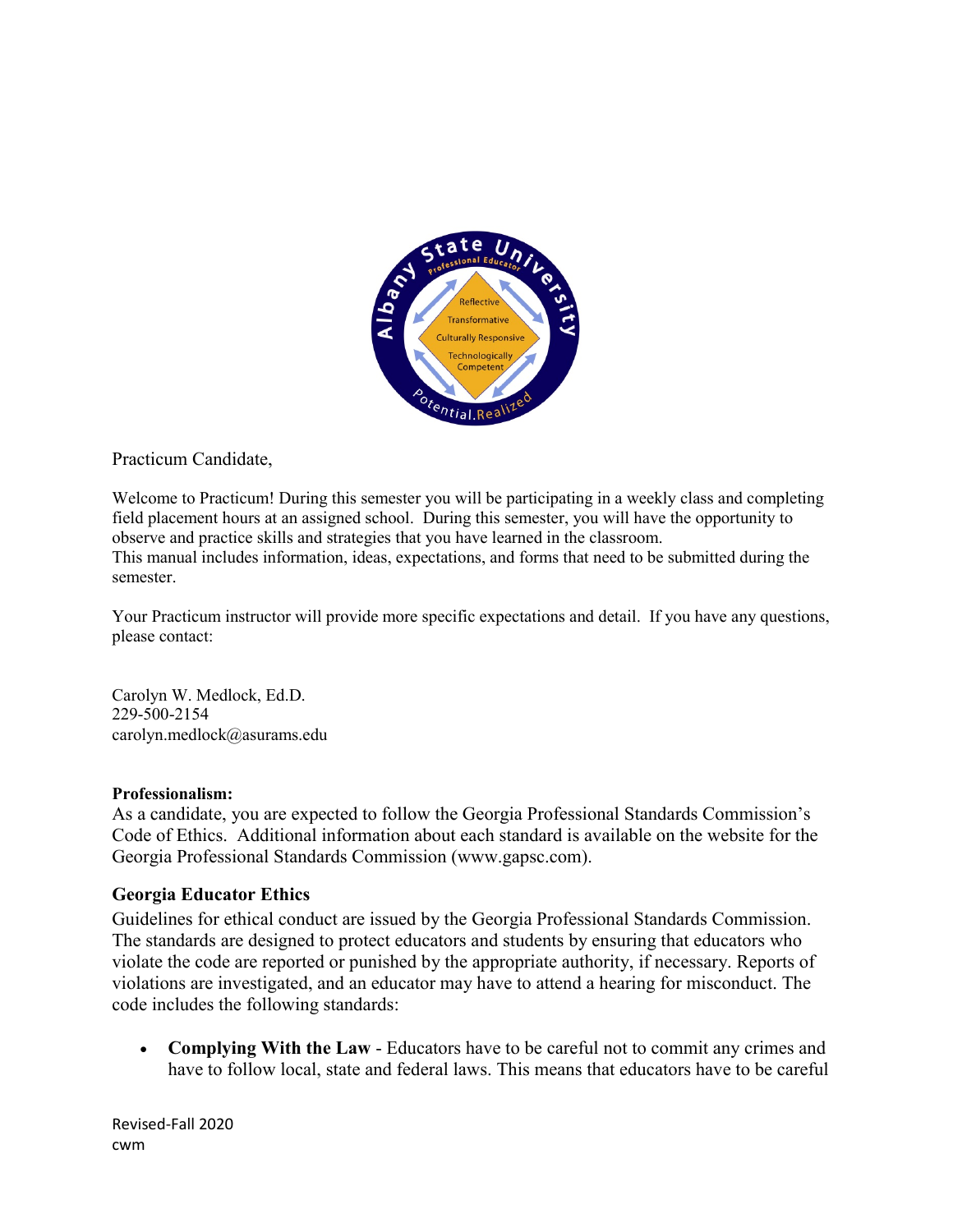not to be convicted of felonies, sexual offenses, drug offenses, or crimes involving dishonesty or poor morals, among others.

- **Interacting With Students** It is important for educators to be careful about their interactions with students when they are in the classroom as well as when they are away from the classroom. Some examples of misconduct include offering students alcohol or illegal drugs or engaging in sexual acts with students.
- **Use of Drugs or Alcohol** It is unethical for educators to take alcohol or drugs while they are working. Educators are working while they are in the school building, on the school grounds, and when they are attending school related activities. These are activities sponsored by the school system or the school, like parent-teacher organizations or booster clubs.
- **Integrity and Honesty** Educators are supposed to be as honest and upstanding as possible while employed. This can apply to any number of situations where they have to include information about themselves or others in written documents. Some examples include evaluating students, reporting their reasons for absences, or completing a document with their criminal history.
- **Handling Public Property and Funds** If an educator is trusted with access to school property or funds, they have to be responsible in their use and management of them. Using school property without getting authorization is an example of an educator not acting in an ethical manner. Educators must also be careful not to mismanage school money or money taken from parents or students.
- **Accepting Compensation** It is required for educators to act with integrity when it comes to receiving payment for work or school related services. For example, an educator is not supposed to accept money for tutoring students unless the board of education approves it. Among other things, educators are also not supposed to accept gifts from vendors that work with the school or any vendors interested in working with the school.
- **Keeping Information Confidential** Information given to educators has to be kept confidential, or it is considered a violation of their ethical obligation to do so. This includes situations where educators are not supposed to disclose information in student records about academic performance or family income, for example. Educators are also not allowed to copy standardized tests or discuss or teach classes about information included on standardized tests.
- **Abandoning the Contract** The local board of education and education agencies enter into contracts with educators for the performance of professional services. It is considered unethical for educators to abandon their contracts without being released from the contract by their employer. If educators refuse to provide the services required of them in the contract, it is also considered an ethical violation.
- **Reporting Requirements** Educators are required to report violations of the ethics standards within ninety days of finding out about them. For example, educators are required to provide all of the requested information on applications for educator certificates and will be considered in violation of this ethical standard if they do not.
- **Professional Behavior** Educators should conduct themselves in a professional manner to be a good reflection of those in the teaching profession. Ethical violations of this standard include behaving in ways that could negatively affect the morals or welfare of students.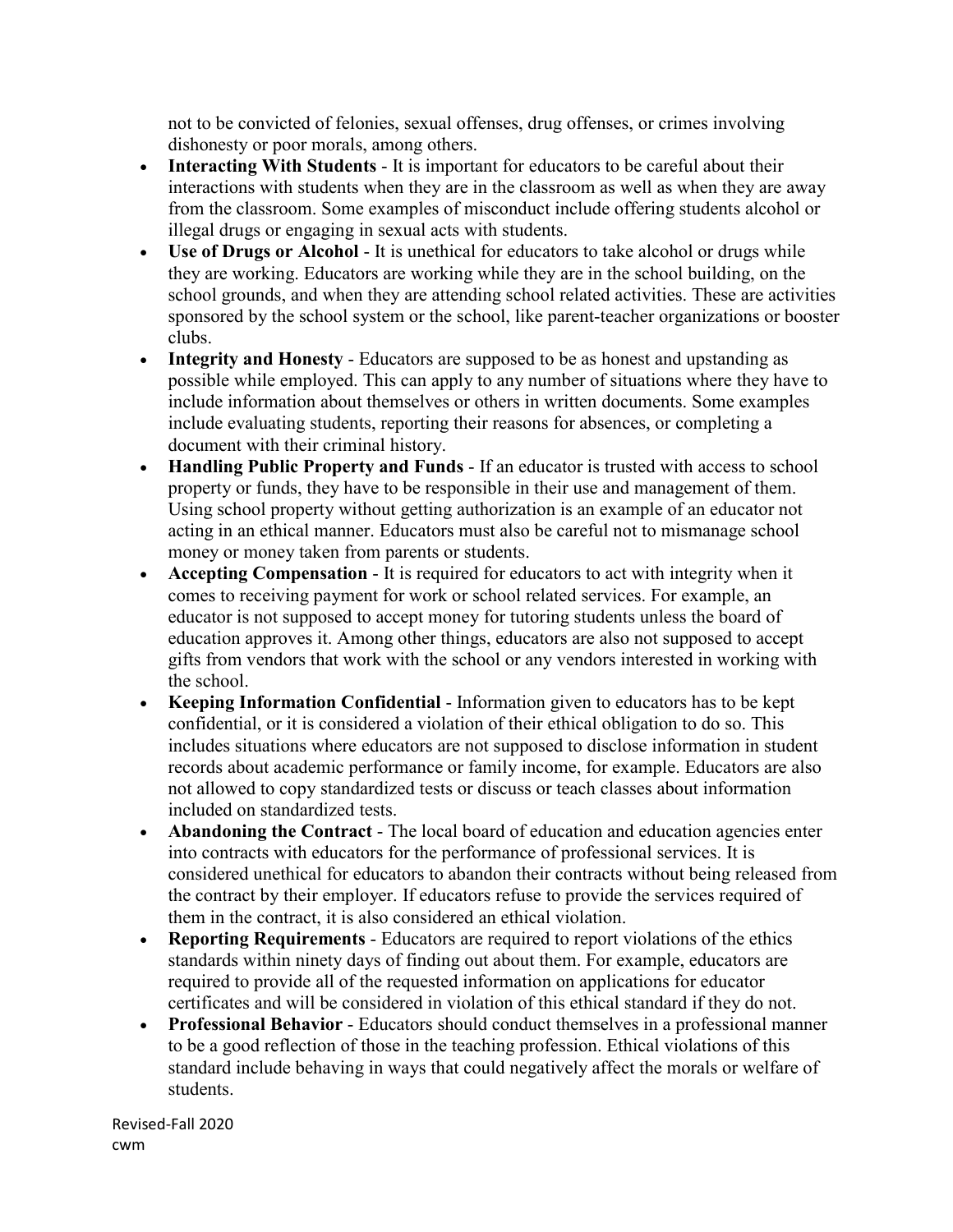• **Administering Tests** - Assessments are required by the state, and educators are asked to administer the tests to students by following rules to ensure that the testing is fair.

## **Professionalism:**

- The candidate must be punctual and report to the practicum site on-time. If the candidate is going to be late, he/she should notify the school site or cooperating teacher.
- No cell phones should be seen or heard while the candidate is in the practicum site.
- Do not interrupt or disturb teaching time, if possible. Find a time when the candidate can speak freely to the cooperating teacher.
- Ask for help when needed.
- Accept feedback.

## **Dress/Attire/Appearance**

Practicum students are expected to dress professionally while participating in field placements. They are expected to adhere to the following:

- 1. Visible body piercing allowed in the ear lobe only.
- 2. Visible tattoos are discouraged.

3. No jeans, T-shirts, or shorts when students are in attendance. Jeans or "dressing down" for spirit days or other special occasions is permitted as directed by the principal. There may be "dress down" exceptions for attire. There are no exceptions for neatness and grooming.

4. No exposed cleavage, midriffs, or garments or styles that might be otherwise perceived as provocative

\*Staff who work in physical education, lab settings or with small children may dress as necessary as guided by the principal, in the interest of safety, modesty, and serving students. There are no exceptions for neatness and grooming.

## **Men:**

Dress slacks, not jeans Shirts should always be tucked into pants No exposed body piercing or tattoos Professional shoes-no athletic shoes, flip flops Sport coat for meetings and teacher parent conferences/open house All belts should be worn appropriately **Women:** Dresses and Skirts – length must fall below the knee Nice slacks No midriff tops No leggings Shoes should be closed heel or pump style, no sneakers, no flip flops Make-up should be subtle Hair should be natural looking (No hairstyles that are distracting!)

## **Attendance**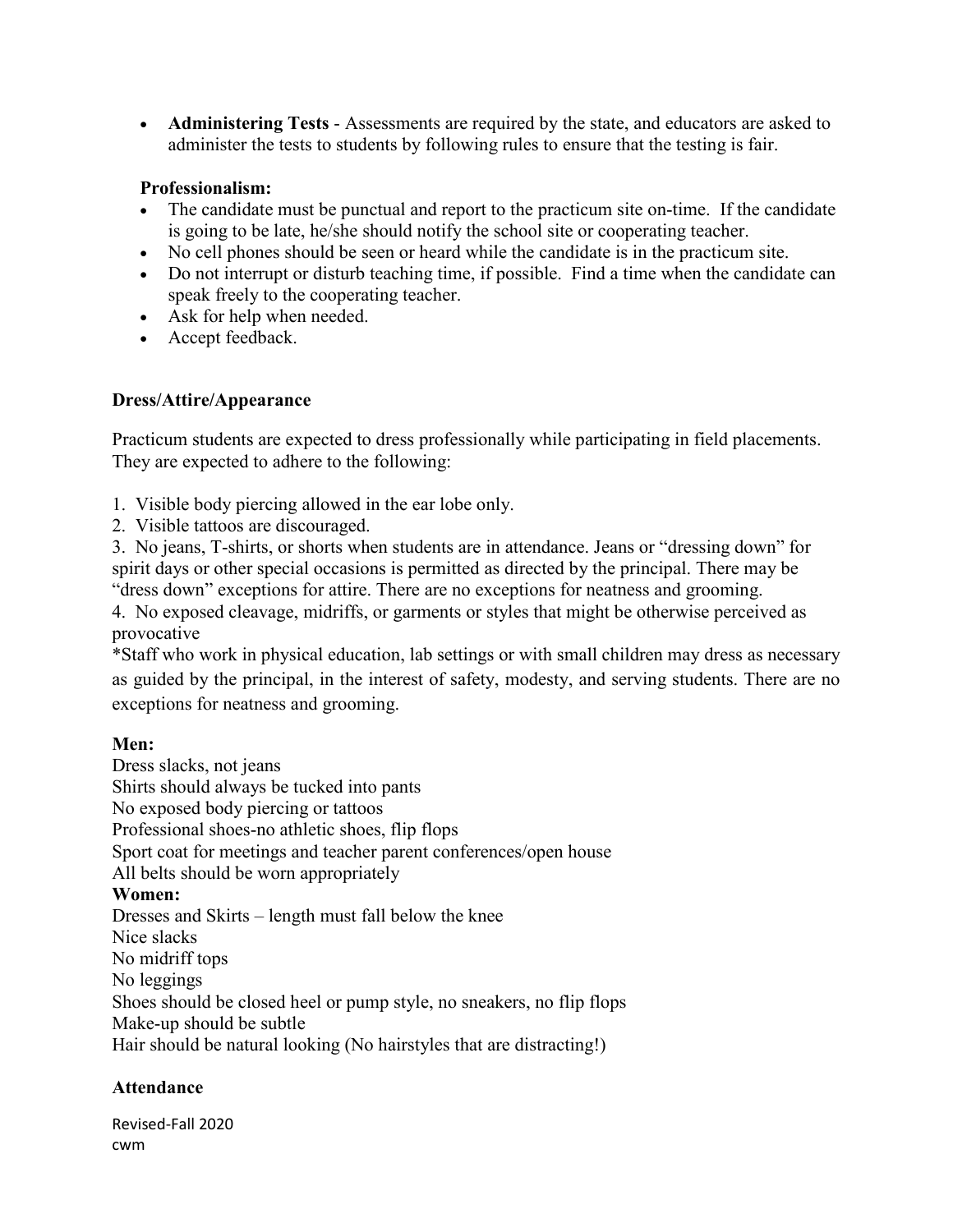If you are going to be absent, you must notify your public school or cooperating teacher. Make sure that you complete the Cooperating Teacher Contact Information Form so that you will have the necessary information. Please remember that a candidate is expected to complete a minimum 60 hours a semester in the field. Failure to complete the required 60 field placement hours will result in receiving an unsatisfactory grade for the course. Please do not view this experience as just completing hours.

**Practicum candidates are required to provide the cooperating teacher with the day and time in which field placement hours will be completed at the beginning of the field placement period. Any changes to the scheduled times and days must be approved by the cooperating teacher.** 

## **Observation**

This is **not** an observation placement. This is practicum. The candidate should always be actively involved in the activities in your classroom. He/she will be given an opportunity to observe at the beginning of the semester so that you can learn the rules and routines of the classroom (See the Practicum Observation Form). After that period, you are to become more involved in classroom activities. The candidate should discuss his/her Practicum requirements with the cooperating teacher. Please call the Practicum instructor, if there are any questions about your practicum role.

## **Teaching**

The candidate will have several required lessons that you are to plan and implement in the classroom. Your plan should be approved by the cooperating teacher and submitted to him/her prior to teaching the lesson. The candidate should discuss the assignments with the cooperating teacher. The Practicum Course Lesson Plan Requirement Form should be used by the cooperating teacher to document feedback from the lessons. Many candidates will teach/coteach more lessons and activities than required. The candidates' responsibilities and duties will vary and will depend on the candidate's growth and development. The candidate should look for ways to assist the teacher early during the practicum experience.

## **Candidate Intervention Plan**

If a practicum candidate behavior does not represent the professional dispositions and expectations of the Albany State University Teacher Education Department, a Candidate Intervention Plan will be developed to address his or her professional needs. This plan will address the issues and provide the candidate with feedback in an effort to improve the behavior and/or teaching skills. This plan will remain in the candidate's file. If adequate progress is the made to improve, the candidate can be removed from his/her placement. (See Candidate Intervention Plan.)

## **Policy Governing Practicum Removal**

Practicum candidates will be removed from the practicum process if the principal, university supervisor, and/or cooperating teacher recommend their removal. The removal will be justified by official documentation, which indicates that the candidate jeopardized the well-being of the students or the instructional process at the school. If the documentation also indicates that the practicum candidate had adequate time and opportunity to remediate the problem(s), did not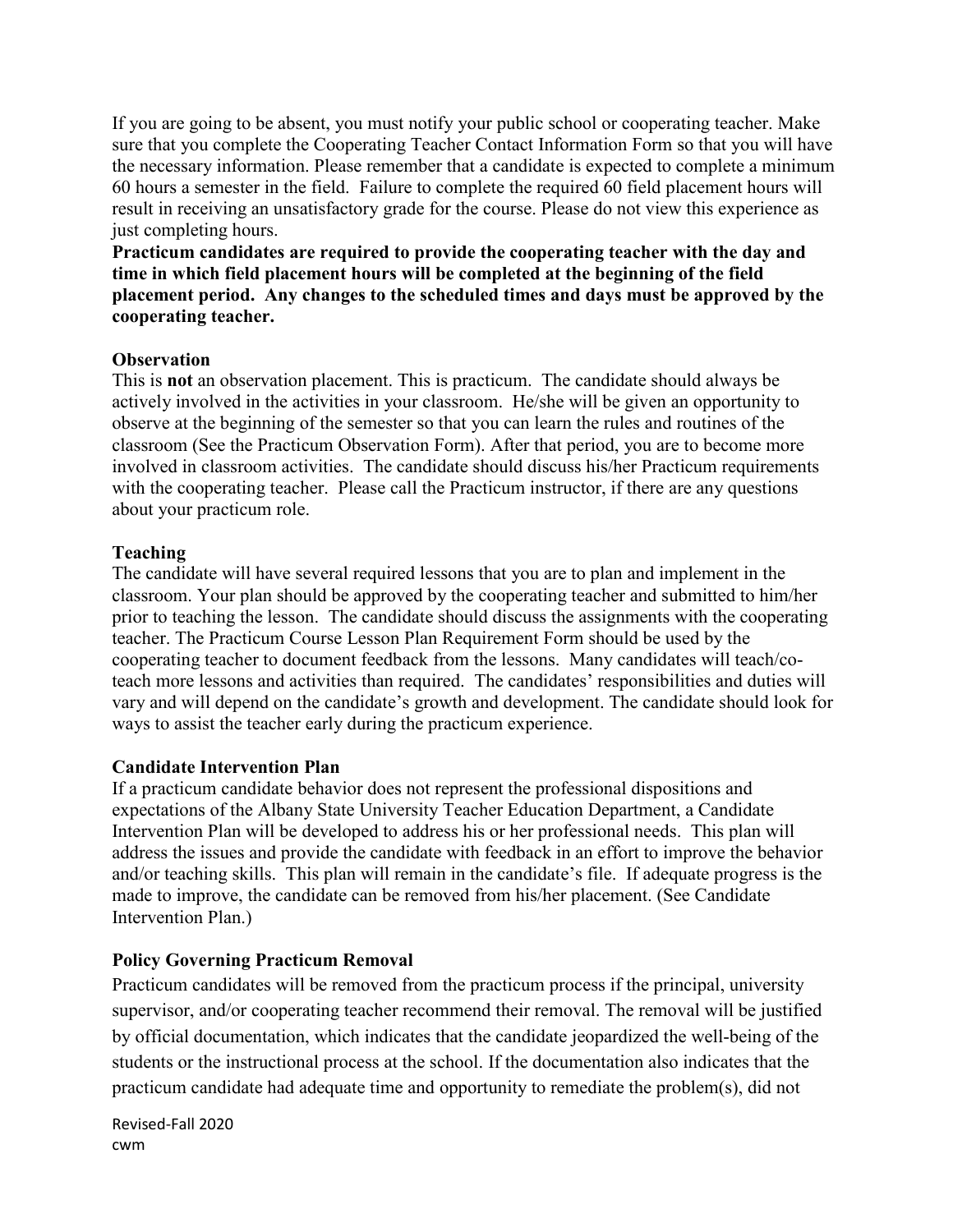successfully work with the school to resolve the problems, or was immediately removed due to ethical violations, then the candidate is removed and he/she is not placed in another setting during the same semester.

The university supervisor may recommend that a candidate be removed from a particular assignment and re-assigned to another setting when there is sufficient evidence that such a move is warranted. Examples for removal of a practicum candidate are: inappropriate behavior or language towards candidates/personnel, any criminal behavior on or off the school's grounds such as, alcohol, drugs and weapon possessions, and any failure to adhere to the schools' policies and procedures such as excessive tardiness/absences/early leaves, cell phone usage, or dress code violations. The **final decision** regarding any change in practicum assignments rests with the **Director of Clinical and Field Experiences** and the assigned **Governing Board** after an appeal process has taken place.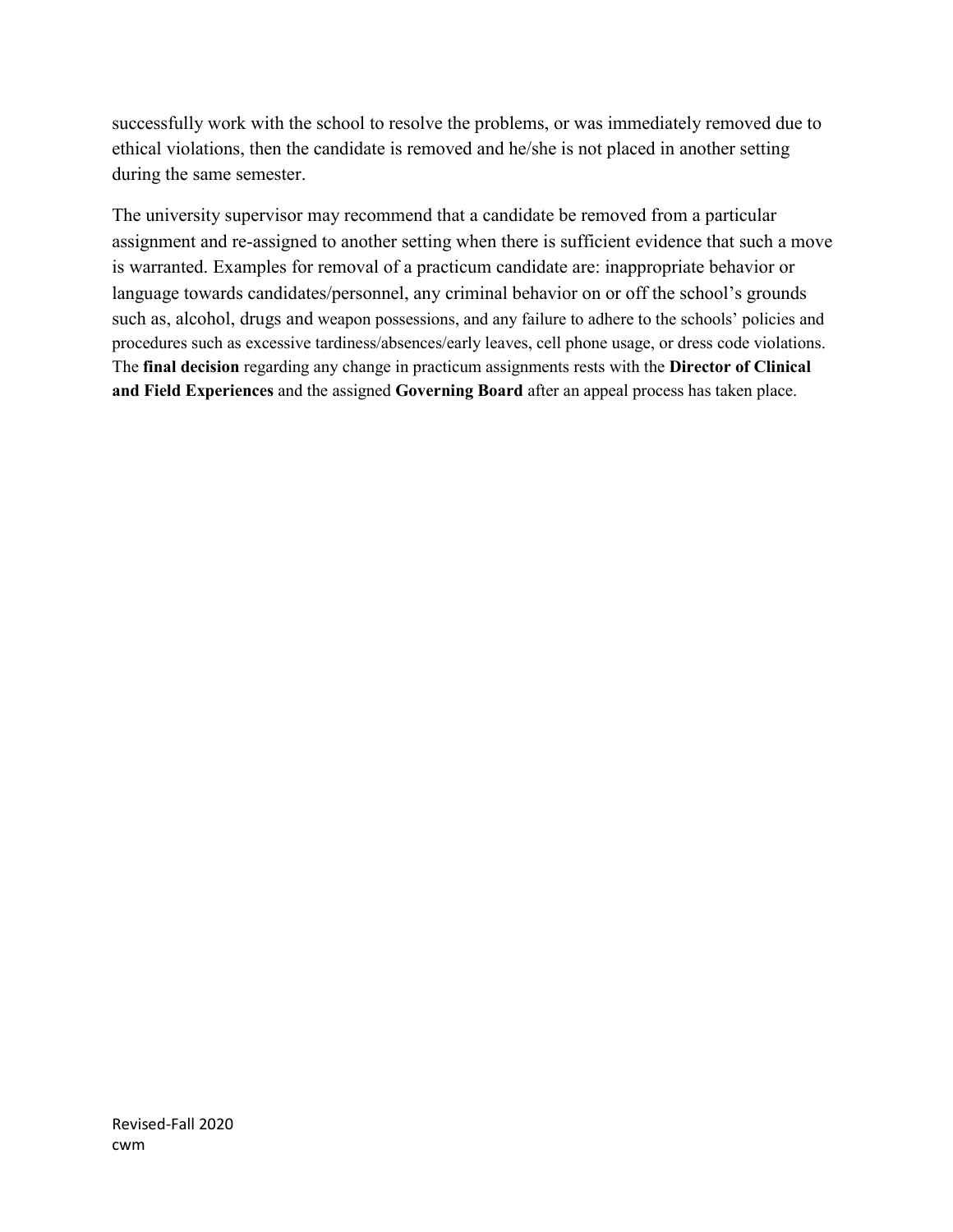

| Date                                                                                                                                                                   |  |
|------------------------------------------------------------------------------------------------------------------------------------------------------------------------|--|
| RamID                                                                                                                                                                  |  |
|                                                                                                                                                                        |  |
| University Supervisor                                                                                                                                                  |  |
| Reason(s) for Intervention _                                                                                                                                           |  |
|                                                                                                                                                                        |  |
|                                                                                                                                                                        |  |
| ,我们也不能在这里的人,我们也不能在这里的人,我们也不能在这里的人,我们也不能在这里的人,我们也不能在这里的人,我们也不能在这里的人,我们也不能在这里的人,我们也<br>,我们也不能在这里的人,我们也不能在这里的人,我们也不能在这里的人,我们也不能在这里的人,我们也不能在这里的人,我们也不能在这里的人,我们也不能在这里的人,我们也 |  |
| ,我们也不能在这里的时候,我们也不能在这里的时候,我们也不能不能不能不能不能不能不能不能不能不能不能不能不能不能不能。""我们的是,我们也不能不能不能不能不能不能                                                                                      |  |
| Intervention Plan                                                                                                                                                      |  |
|                                                                                                                                                                        |  |
|                                                                                                                                                                        |  |
|                                                                                                                                                                        |  |
|                                                                                                                                                                        |  |
|                                                                                                                                                                        |  |
|                                                                                                                                                                        |  |
| ,我们也不能在这里的人,我们也不能在这里的人,我们也不能在这里的人,我们也不能不能在这里的人,我们也不能不能不能不能。""我们,我们也不能不能不能不能不能不能不                                                                                       |  |
| Comments <u>comments</u>                                                                                                                                               |  |
|                                                                                                                                                                        |  |
|                                                                                                                                                                        |  |
|                                                                                                                                                                        |  |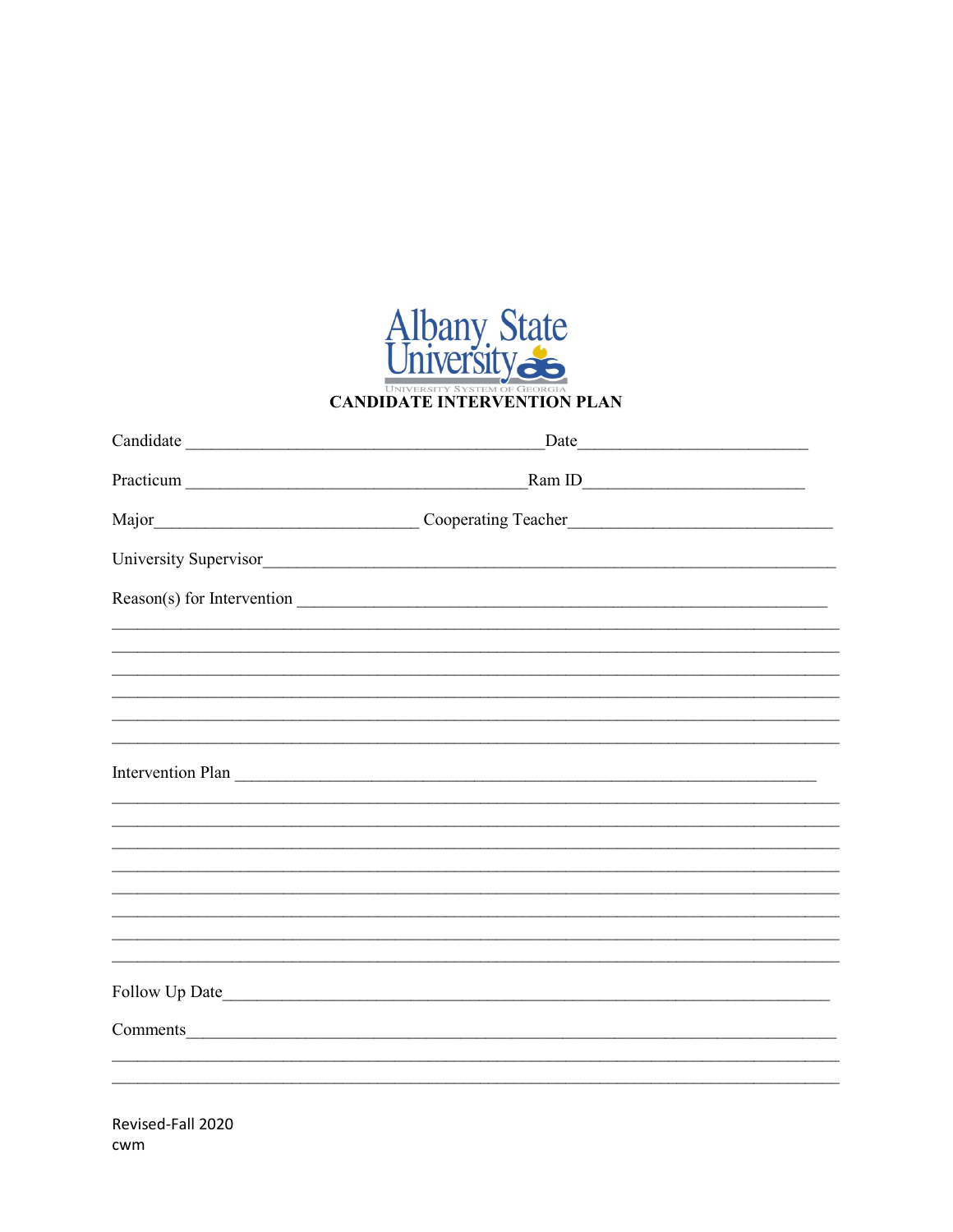$\_$  , and the contribution of the contribution of  $\_$  . The contribution of  $\_$  ,  $\_$  ,  $\_$  ,  $\_$  ,  $\_$  ,  $\_$  ,  $\_$  ,  $\_$  ,  $\_$  ,  $\_$  ,  $\_$  ,  $\_$  ,  $\_$  ,  $\_$  ,  $\_$  ,  $\_$  ,  $\_$  ,  $\_$  ,  $\_$  ,  $\_$  ,  $\_$  ,  $\_$  ,  $\_$  ,  $\_$  , Practicum Student Director of Field and Clinical

Field and Clinical Governing Board Field and Clinical Governing Board



 $\_$  , and the set of the set of the set of the set of the set of the set of the set of the set of the set of the set of the set of the set of the set of the set of the set of the set of the set of the set of the set of th  $\_$  , and the set of the set of the set of the set of the set of the set of the set of the set of the set of the set of the set of the set of the set of the set of the set of the set of the set of the set of the set of th

 $\mathcal{L}_\text{max}$  , and the contribution of the contribution of the contribution of the contribution of the contribution of the contribution of the contribution of the contribution of the contribution of the contribution of t

**DIVISION OF EDUCATION**

**FIELD EXPERIENCE**

**COOPERATING TEACHER**

**CONTACT INFORMATION SHEET**

**COOPERATING TEACHER \_\_\_\_\_\_\_\_\_\_\_\_\_\_\_\_\_\_\_\_\_\_\_\_\_\_\_\_\_\_\_\_\_\_\_\_\_\_\_\_\_\_\_\_\_\_\_\_\_\_\_\_\_\_\_ WORK PHONE (\_\_\_\_) \_\_\_\_\_\_\_\_\_\_\_\_\_\_\_\_\_\_\_\_ CELL (\_\_\_)\_\_\_\_\_\_\_\_\_\_\_\_\_\_\_\_\_\_\_\_\_\_\_\_\_\_\_\_**

**SCHOOL \_\_\_\_\_\_\_\_\_\_\_\_\_\_\_\_\_\_\_\_\_\_\_\_\_\_\_ ADDRESS \_\_\_\_\_\_\_\_\_\_\_\_\_\_\_\_\_\_\_\_\_\_\_\_\_\_\_\_\_\_\_\_\_\_**

**WORK EMAIL ADDRESS \_\_\_\_\_\_\_\_\_\_\_\_\_\_\_\_\_\_\_\_\_\_\_\_\_\_\_\_\_\_\_\_\_\_**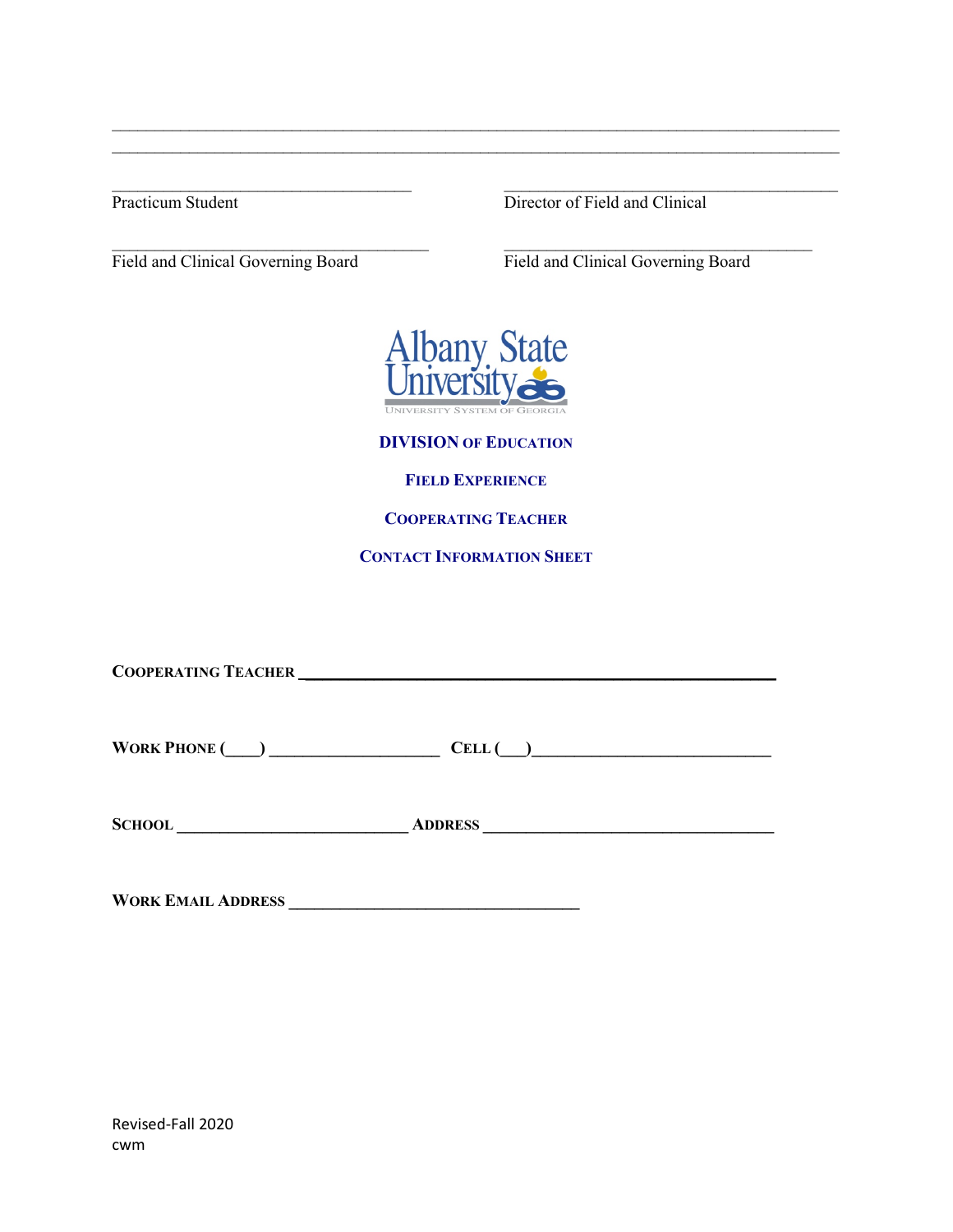**Candidate's Name\_\_\_\_\_\_\_\_\_\_\_\_\_\_\_\_\_\_\_\_\_\_\_\_\_\_\_\_\_\_\_\_\_\_\_\_\_\_\_\_\_\_\_\_\_\_\_\_\_\_\_\_\_**

*This should be completed on the first day of placement.*



## **DIVISION OF EDUCATION**

## **COOPERATING TEACHER INFORMATION**

| Name                                                                                              | Date                   |     |    |
|---------------------------------------------------------------------------------------------------|------------------------|-----|----|
| School                                                                                            | Email                  |     |    |
| Certification Type                                                                                | Certification Field(s) |     |    |
| Grade Level Currently Teaching                                                                    | Subject Area:          |     |    |
| <b>Highest Degree Earned:</b>                                                                     |                        |     |    |
| Have you received satisfactory annual evaluations for the past 3 years:                           |                        | Yes | No |
| Years of Teaching Experience:                                                                     |                        |     |    |
| Have you mentored students prior to this experience?                                              |                        |     |    |
| How do you believe that you can help a field experience candidate with their professional growth? |                        |     |    |
|                                                                                                   |                        |     |    |
|                                                                                                   |                        |     |    |
|                                                                                                   |                        |     |    |

## *Teaching Experience*

\_\_\_\_\_\_\_\_\_\_\_\_\_\_\_\_\_\_\_\_\_\_\_\_\_\_\_\_\_\_\_\_\_\_\_\_\_\_\_\_\_\_\_\_\_\_\_\_\_\_\_\_\_\_\_\_\_\_\_\_\_\_\_\_\_\_\_\_\_\_\_\_\_\_\_\_\_\_

\_\_\_\_\_\_\_\_\_\_\_\_\_\_\_\_\_\_\_\_\_\_\_\_\_\_\_\_\_\_\_\_\_\_\_\_\_\_\_\_\_\_\_\_\_\_\_\_\_\_\_\_\_\_\_\_\_\_\_\_\_\_\_\_\_\_\_\_\_\_\_\_\_\_\_\_\_\_

| School | County | Began | Ended | Number of    | <b>Grades and Subjects</b> |
|--------|--------|-------|-------|--------------|----------------------------|
|        |        |       |       | School Years | Taught                     |
|        |        |       |       |              |                            |
|        |        |       |       |              |                            |
|        |        |       |       |              |                            |
|        |        |       |       |              |                            |
|        |        |       |       |              |                            |
|        |        |       |       |              |                            |
|        |        |       |       |              |                            |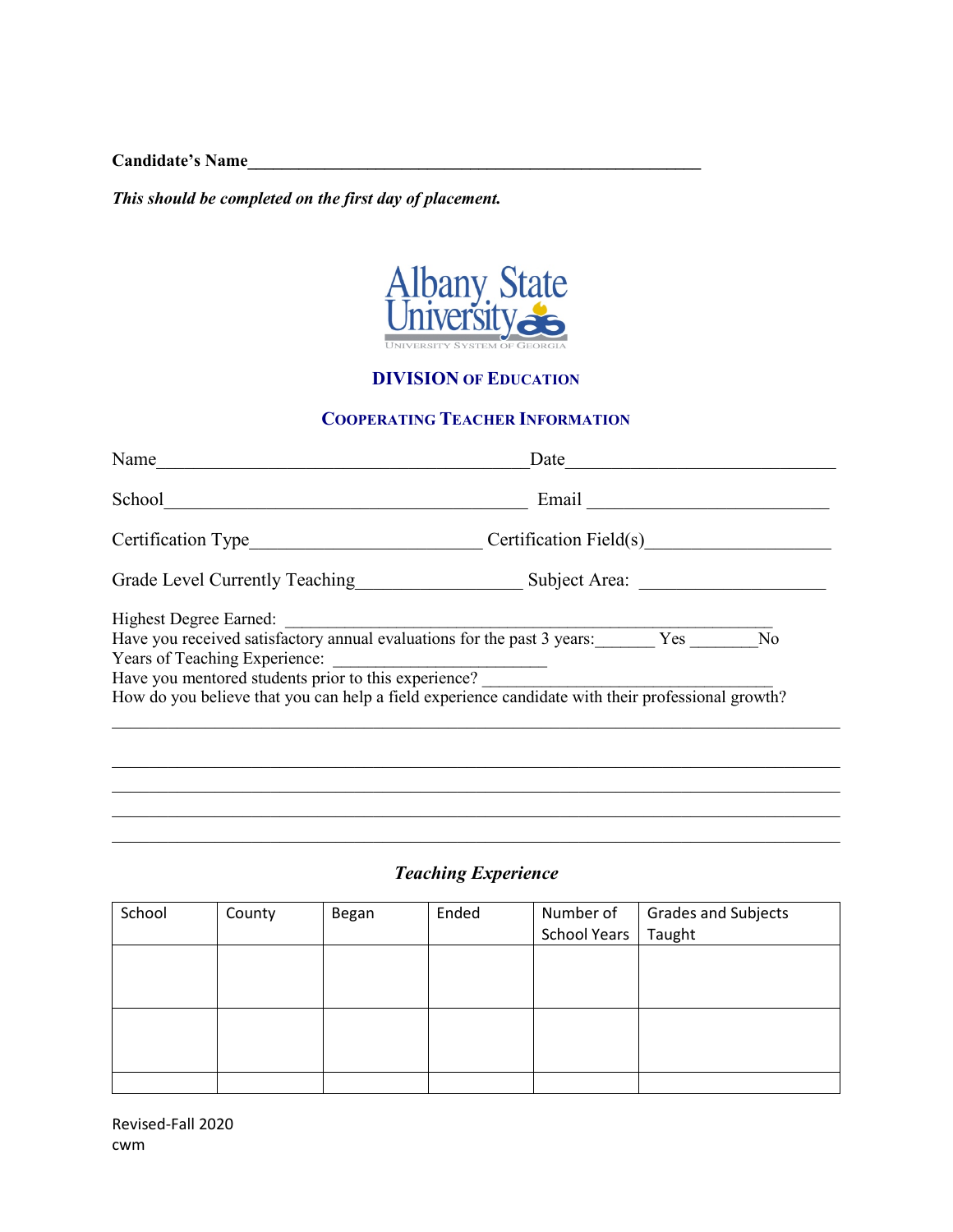**This form should be completed on the first day of placement and submitted to the Practicum instructor.**



Circle one: Fall Semester Spring Semester<br>Circle one: Practicum1 Practicum 2 Circle one: Practicum 1 Practicum 2 Practicum 3

Name\_\_\_\_\_\_\_\_\_\_\_\_\_\_\_\_\_\_\_\_\_\_\_\_\_\_\_\_\_\_\_\_\_\_\_\_\_\_ School\_\_\_\_\_\_\_\_\_\_\_\_\_\_\_\_\_\_\_\_\_\_\_\_

Cooperating Teacher\_\_\_\_\_\_\_\_\_\_\_\_\_\_\_\_\_\_\_\_\_\_\_\_\_\_\_\_\_\_\_\_\_ Room Number\_\_\_\_\_\_\_\_\_\_\_

| Date | Arrival Time | Departure Time | Hours<br>Completed | Candidate's Signature |
|------|--------------|----------------|--------------------|-----------------------|
|      |              |                |                    |                       |
|      |              |                |                    |                       |
|      |              |                |                    |                       |
|      |              |                |                    |                       |
|      |              |                |                    |                       |
|      |              |                |                    |                       |
|      |              |                |                    |                       |
|      |              |                |                    |                       |
|      |              |                |                    |                       |
|      |              |                |                    |                       |
|      |              |                |                    |                       |
|      |              |                |                    |                       |
|      |              |                |                    |                       |
|      |              |                |                    |                       |
|      |              |                |                    |                       |
|      |              |                |                    |                       |
|      |              |                |                    |                       |
|      |              |                |                    |                       |
|      |              |                |                    |                       |
|      |              |                |                    |                       |
|      |              |                |                    |                       |
|      |              |                |                    |                       |
|      |              |                |                    |                       |
|      |              |                | Total:             |                       |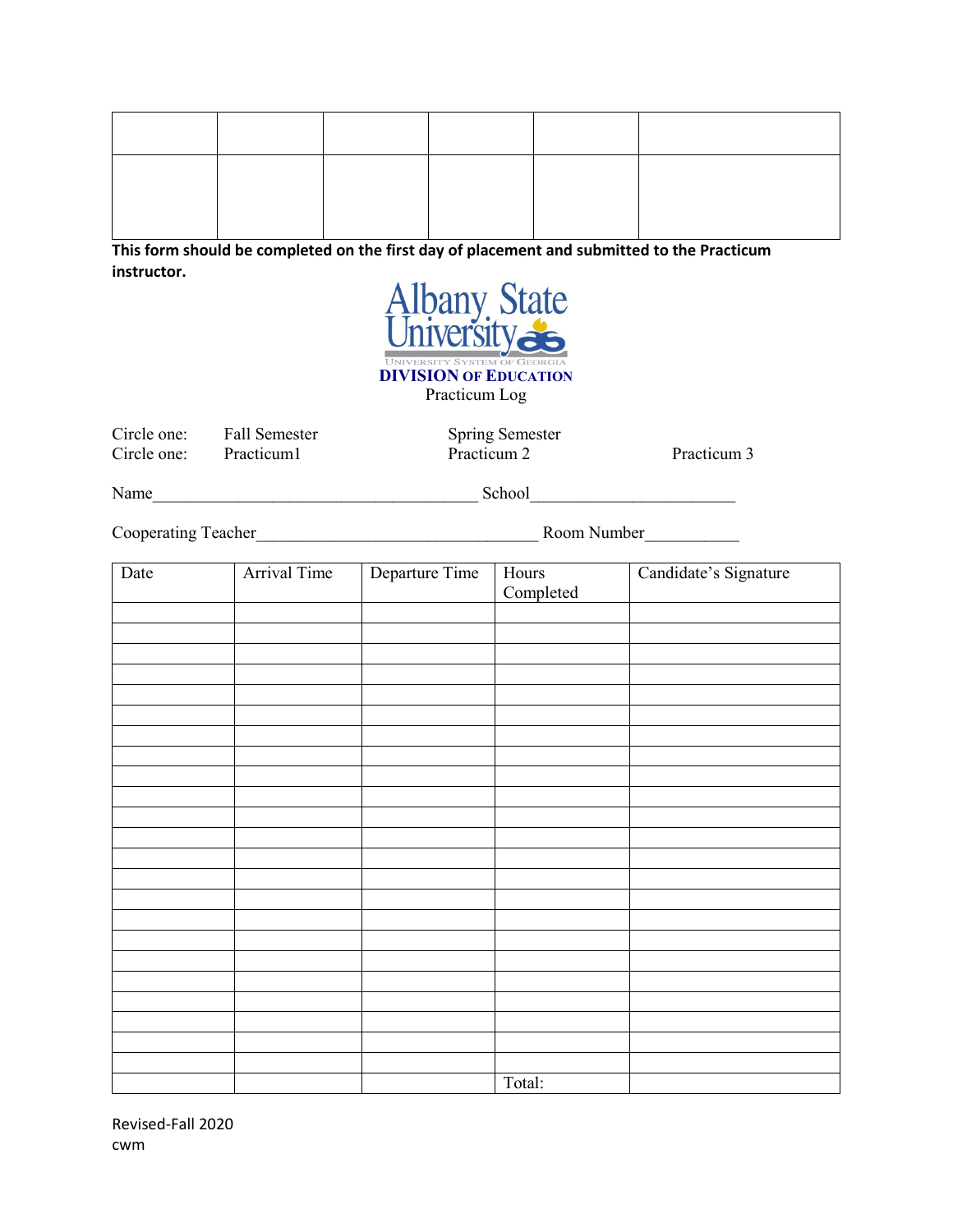|              | (cooperating teacher) acknowledge that the practicum log |
|--------------|----------------------------------------------------------|
| is accurate. |                                                          |

## **Observation and Discussion Form**

Name\_\_\_\_\_\_\_\_\_\_\_\_\_\_\_\_\_\_\_\_\_\_\_\_\_\_\_\_\_\_\_\_\_\_\_\_\_\_\_\_\_\_\_\_\_\_\_\_\_\_\_\_\_\_\_\_\_\_\_\_\_\_\_\_\_\_

**This completed sheet should be submitted to the practicum instructor. The candidate should provide his/her initials in the appropriate blocks after each task is completed.**

Discussion with Cooperating Teacher

|                                     | Candidate Initials |                                                                                     | Candidate Initials |
|-------------------------------------|--------------------|-------------------------------------------------------------------------------------|--------------------|
| <b>Classroom Rules</b>              |                    | Rules outside of the Classroom                                                      |                    |
| <b>School Rules</b>                 |                    | Classroom management                                                                |                    |
| School Calendar                     |                    | Curriculum                                                                          |                    |
| Teacher's hours                     |                    | Seating arrangement                                                                 |                    |
| Candidate hours<br>and field days   |                    | Textbooks                                                                           |                    |
| <b>Lesson Plans</b>                 |                    | Fire Drills                                                                         |                    |
| Event<br>procedures                 |                    | Technology                                                                          |                    |
| <b>Restroom Break</b><br>Procedures |                    | Practicum syllabus, cooperating<br>teacher handbook, requirements<br>(Be specific!) |                    |
| Proper attire                       |                    |                                                                                     |                    |
|                                     |                    |                                                                                     |                    |

Observation of Cooperating Teacher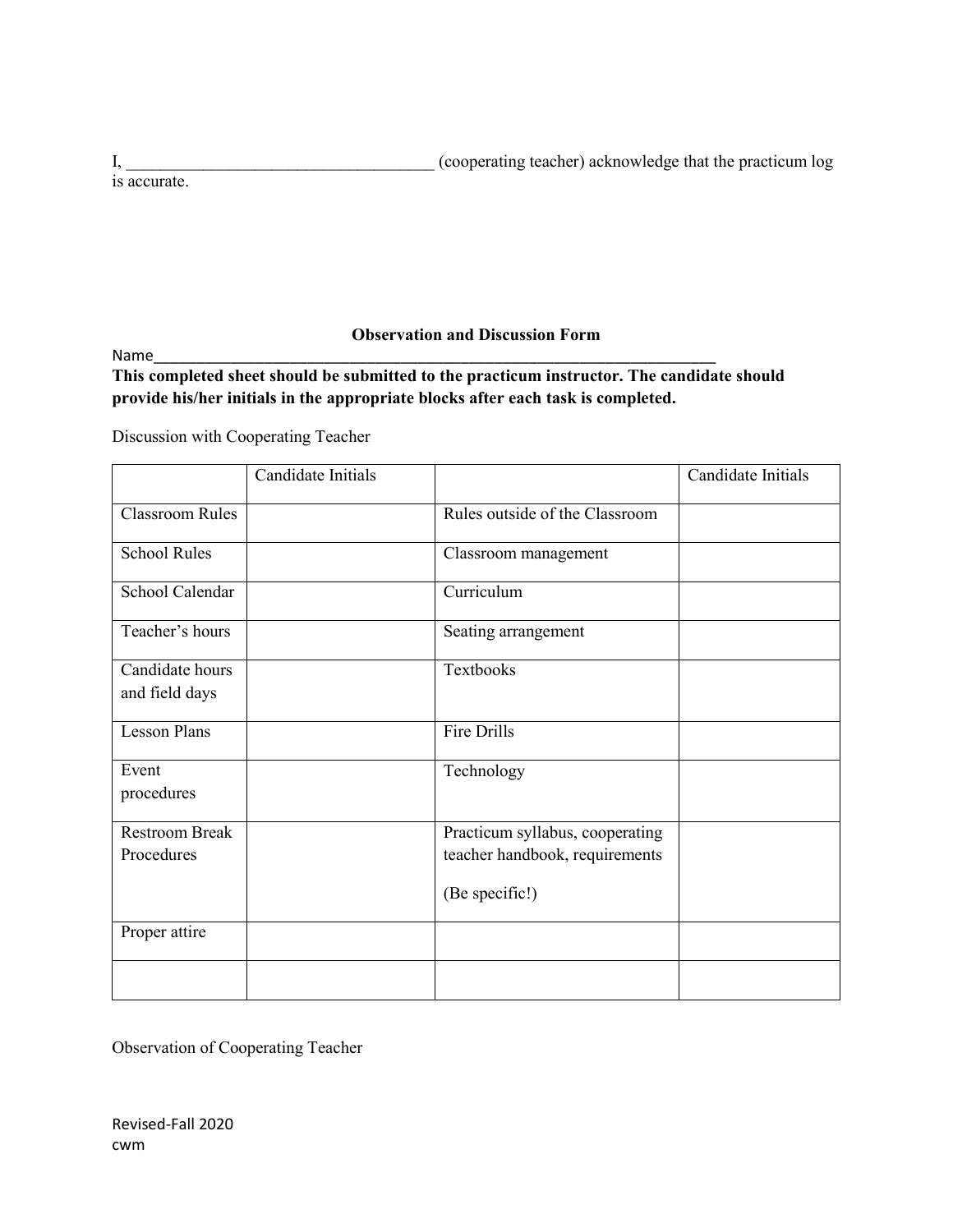|                         | Candidate Initials |                            | Candidate Initials |
|-------------------------|--------------------|----------------------------|--------------------|
| Classroom<br>management |                    | <b>Seating Arrangement</b> |                    |
| Time<br>Management      |                    | <b>Technology Uses</b>     |                    |
| Lesson<br>Planning      |                    | <b>Teaching Strategies</b> |                    |
| Reinforcement           |                    | Differentiation            |                    |

#### Observation of Procedure

|             | Candidate Initials |                          | Candidate Initials |
|-------------|--------------------|--------------------------|--------------------|
|             |                    |                          |                    |
| Transitions |                    | Individualization        |                    |
| Time        |                    | <b>Giving Directions</b> |                    |
| Management  |                    |                          |                    |
|             |                    |                          |                    |
| Group Work  |                    | Feedback to students     |                    |
|             |                    |                          |                    |
| Assessments |                    |                          |                    |
|             |                    |                          |                    |
|             |                    |                          |                    |
| Reflection: |                    |                          |                    |

I, \_\_\_\_\_\_\_\_\_\_\_\_\_\_\_\_\_\_\_\_\_\_\_\_\_\_\_\_\_\_\_\_\_\_\_\_\_ (cooperating teacher) have discussed the above areas

 $\_$  , and the set of the set of the set of the set of the set of the set of the set of the set of the set of the set of the set of the set of the set of the set of the set of the set of the set of the set of the set of th  $\mathcal{L}_\text{max}$  , and the contract of the contract of the contract of the contract of the contract of the contract of  $\mathcal{L}_\text{max}$  , and the contribution of the contribution of the contribution of the contribution of the contribution of the contribution of the contribution of the contribution of the contribution of the contribution of t

with my practicum candidate.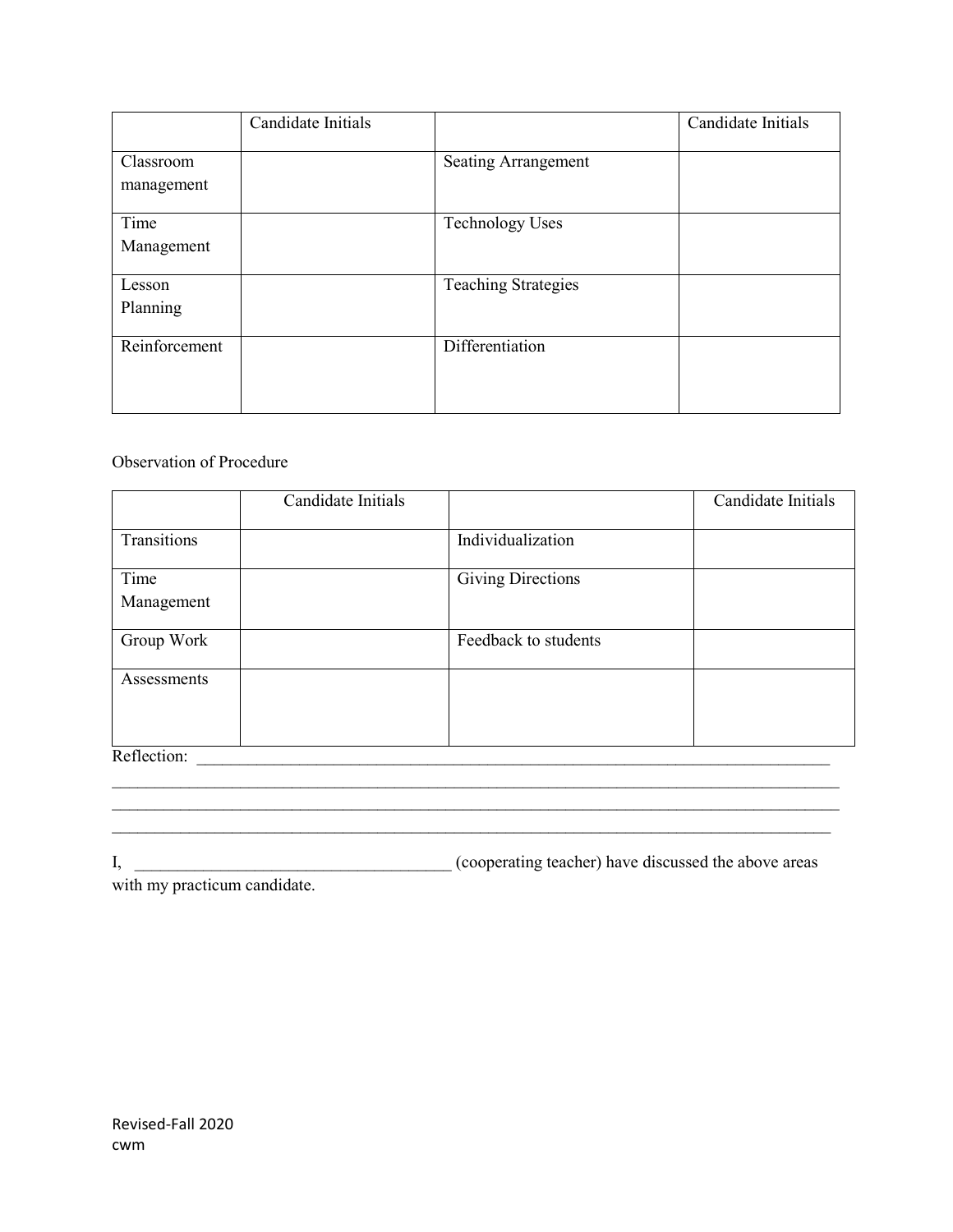

#### **Candidate Involvement in the Classroom**

The following activities are possible ideas appropriate for the candidate. These activities should not interfere with planned instruction.

\* Indicates an assignment from the Practicum class.

- 1. Give individual help to a particular student.
- 2. Work with a small group of children in an activity you have planned.
- 3. Prepare teacher-made materials.
- 4. Select appropriate books and read orally to class.
- 5. Get children involved in a lesson.
- 6. Observe the class in another environment (gym, art, music).
- 7. Perform non- teaching duties you have, such as recess.
- 8. Assist in completing room duties such as taking attendance, doing the lunch count, and distributing books and materials, etc.
- 9. Assist in getting materials ready for a lesson.
- 10. Assist with any teacher "housekeeping" jobs.
- 11. Correct students' work.
- 12. Teach lessons. \*
- 13. Prepare a bulletin board.
- 14. Create an educational game.
- 15. Read teacher manuals and other classroom materials.
- 16. Use technology.
- 17. Make a seating chart.
- 18. Run errands for the classroom teacher.
- 19. Organize materials.
- 20. Make copies of materials needed for the lesson.
- 21. Pass out materials to the students.
- 22. Make a chart or graph.
- 23. Get supplementary materials needed for a lesson (magazine illustrations, pamphlets, maps, etc.).
- 24. Correct papers.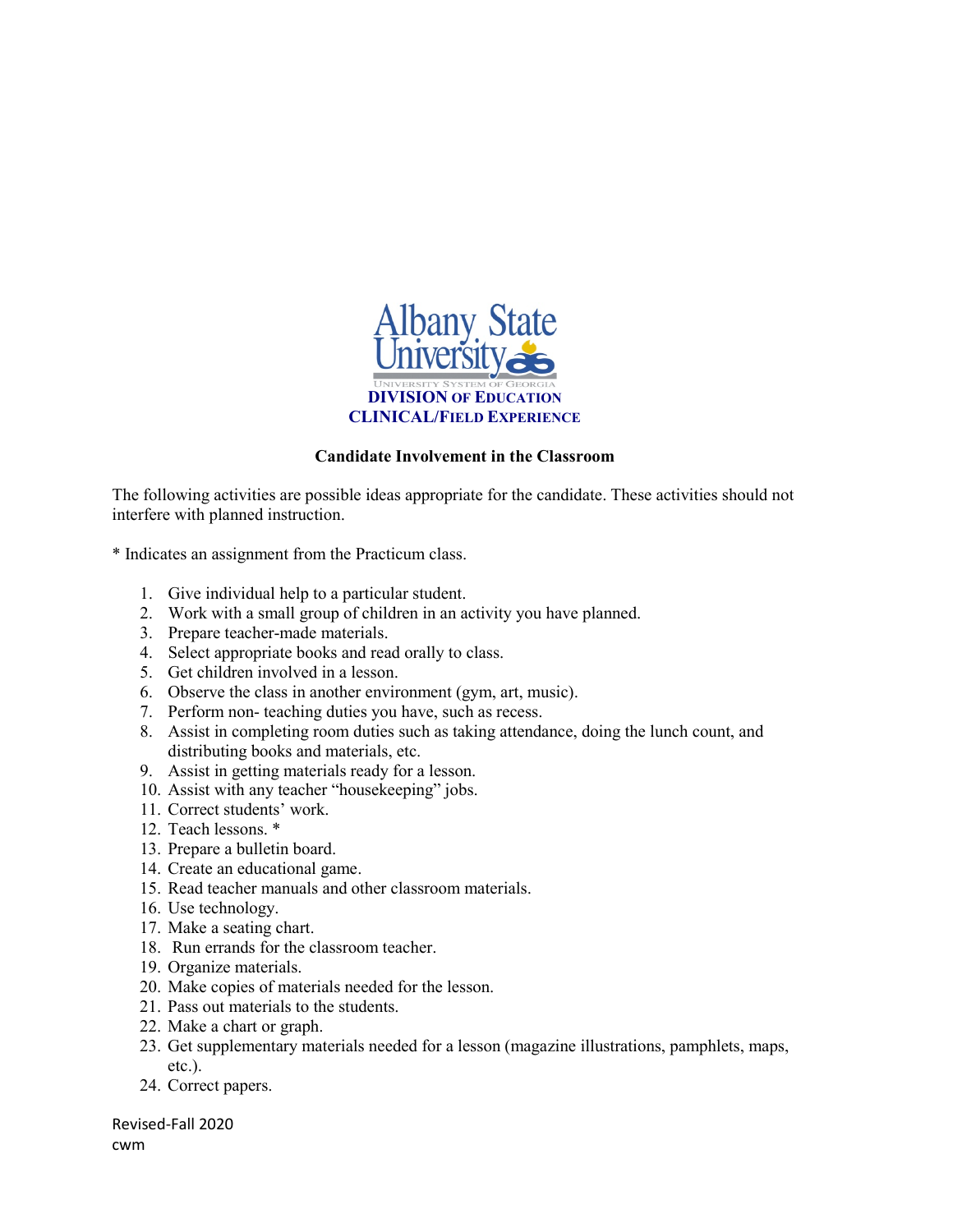- 25. Set up or help set up a lab.
- 26. Write assignments on the chalkboard.
- 27. Set up a learning center.
- 28. Set up an experiment.
- 29. Send out a class newsletter to parents. (Any newsletter or correspondence to parents should be approved, edited, and checked by teacher.)
- 30. Help individual students with seatwork.
- 31. Work with a club or student activity.
- 32. Work with a student in a lab (i.e., computer, language, or science).
- 33. Assist students with special needs.
- 34. Monitor a test.
- 35. Hand out and collect materials.
- 36. Give a test or quiz.
- 37. Supervise students outside the classroom.
- 38. Read aloud or tell a story.
- 39. Accompany students to a school office, the bus, or the playground.
- 40. Attend a parent-teacher conference.
- 41. Work with the teacher in developing an IEP (Individual Education Plan).
- 42. Accompany students to before- or after-school programs.
- 43. Help monitor the hallway, lunchroom, or playground.
- 44. Other

#### **Candidate Responsibilities**

#### **Ethical Standards and Legal Responsibilities**

Professional growth also includes upholding high ethical standards and understanding legal responsibilities.

- 1. Arrive at school on time.
- 2. Prepare lesson plans prior to the "teach day" to obtain feedback.
- 2. Develop a professional relationship with the mentor teacher.
- 3. Respect the privacy of teachers, staff, pupils, and parents.
- 4. Refrain from disclosure of confidential information.
- 5. Refrain from bringing personal food or beverages into the classroom during class time.
- 6. Refrain from using a cell phone or texting during class time.
- 7. Establish good interpersonal relationships with all school personnel.

#### *The practicum candidate should be actively involved in the everyday school experience.*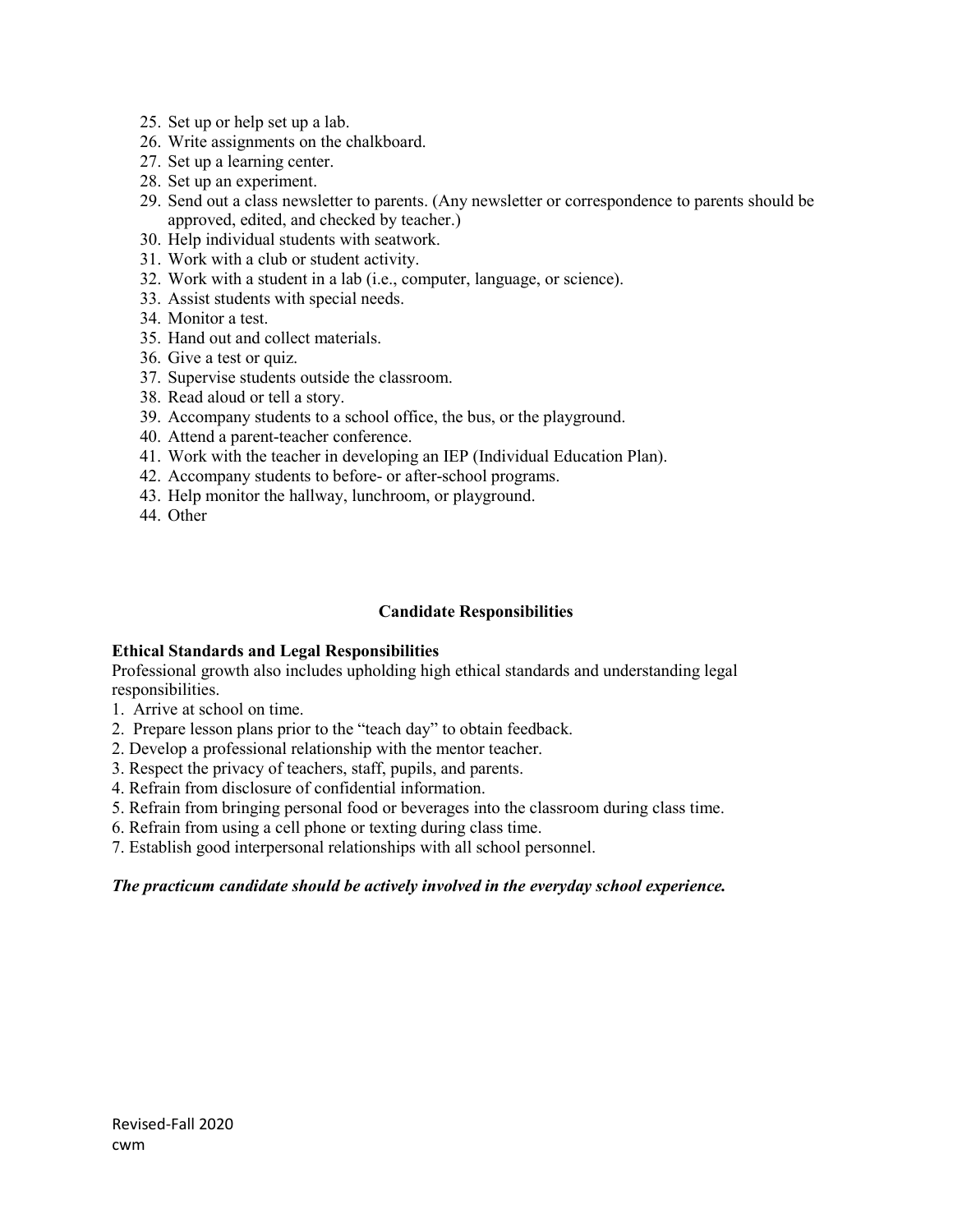## **Lesson Plan Assignments**

The practicum candidate should be constantly involved in the classroom activities. Candidates are expected to develop and deliver **field-based** lesson plans. Candidates are required to plan and implement lessons in their field placement. Candidates are to submit the lesson plans with the lesson plan reflection sheet. These lessons should be completed before the end of the semester. Candidate should share the lesson plan(s) with the cooperating teacher prior to the teach date. Candidates should continue working and interacting in the classroom even after the lesson plan requirements are completed. This would be a great time to invite the university supervisor in to observe.

| Practicum 1-short lesson (co-                                                                                                                                                                                                                                                                      | Practicum 2-short lesson(s)/co-                                                                                                                                                                                                                 | Practicum 3-short lesson(s)/co-                                                                                                                                                                                              |
|----------------------------------------------------------------------------------------------------------------------------------------------------------------------------------------------------------------------------------------------------------------------------------------------------|-------------------------------------------------------------------------------------------------------------------------------------------------------------------------------------------------------------------------------------------------|------------------------------------------------------------------------------------------------------------------------------------------------------------------------------------------------------------------------------|
| teaching permissible) at least                                                                                                                                                                                                                                                                     | teaching at least                                                                                                                                                                                                                               | teaching at least                                                                                                                                                                                                            |
| 1 planned small group<br>$\bullet$<br>lesson, one-on-one, or<br>large group lesson<br>implemented in the field<br>(feedback-cooperating<br>teacher and/or<br>university supervisor)<br><b>or</b><br>1 planned whole group<br>$\bullet$<br>lesson-field placement)<br>Evidence of technology should | 1 planned small group<br>lesson or whole group<br>lesson implemented in<br>the field (feedback-<br>cooperating teacher<br>and/or university<br>supervisor)<br>and<br>1 planned whole group<br>lesson-field placement)<br>Evidence of the use of | 3 planned group lessons<br>(2 small, 1 whole group<br>lessons) in the field<br>(feedback-cooperating<br>teacher and/or<br>university supervisor)<br>Evidence of the use of<br>technology should be included<br>in the plans. |
| be included in the plans.                                                                                                                                                                                                                                                                          | technology should be included                                                                                                                                                                                                                   | The practicum candidate should                                                                                                                                                                                               |
| The practicum candidate should<br>always participate in the daily<br>activities in their assigned<br>classroom. However, these                                                                                                                                                                     | in the plans.<br>The practicum candidate should<br>always participate in the daily<br>activities in their assigned                                                                                                                              | always participate in the daily<br>activities in their assigned<br>classroom. However, these<br>lessons should:                                                                                                              |
| lessons should:<br>Be planned prior to<br>teaching them in the<br>classroom.                                                                                                                                                                                                                       | classroom. However, these<br>lessons should:<br>Be planned prior to<br>teaching them in the<br>classroom.                                                                                                                                       | Be planned prior to<br>teaching them in the<br>classroom.<br>Should provide detailed<br>information on how to<br>teach the lesson.                                                                                           |

**Field Experience Lesson Plan Requirements**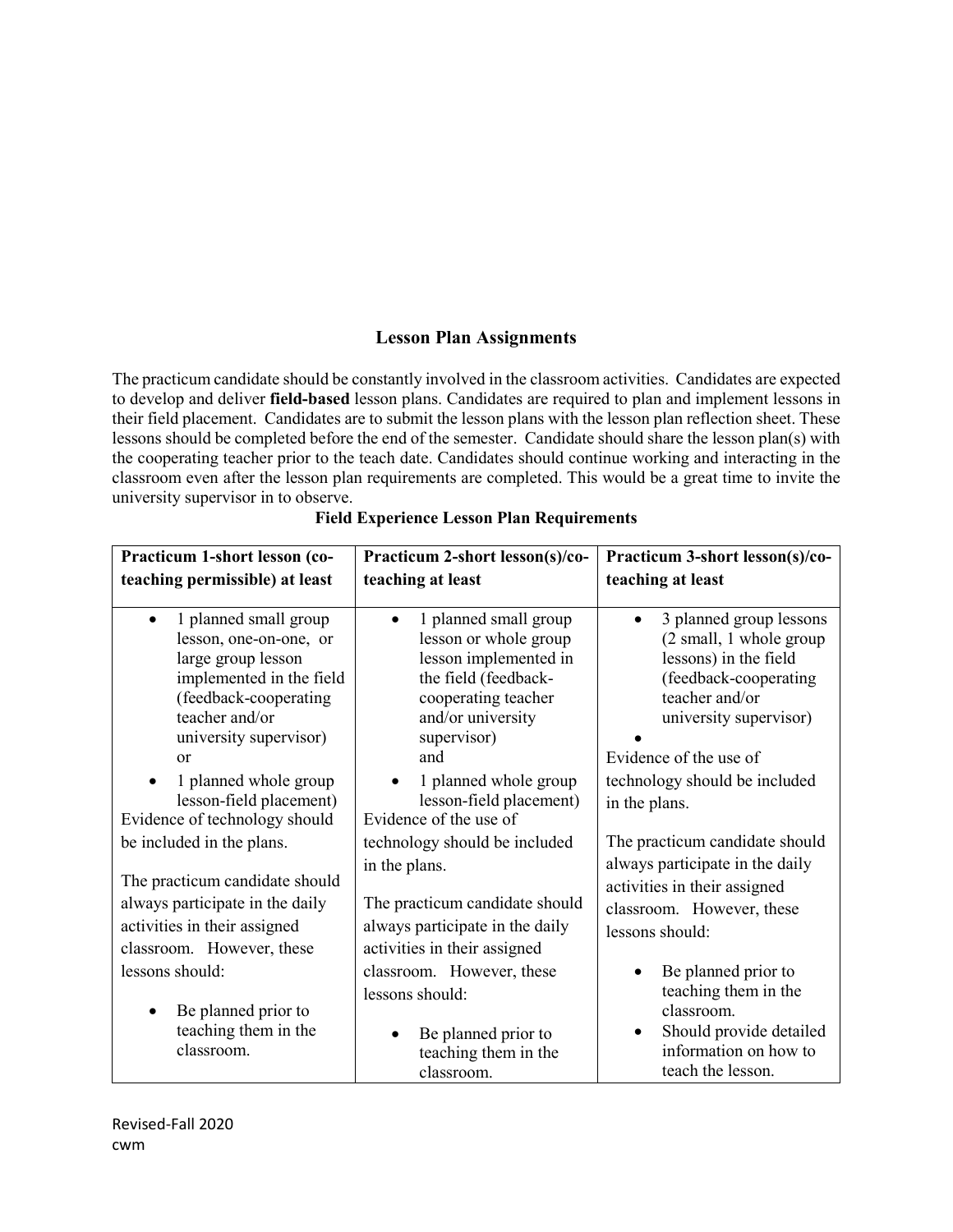| Should include all<br>components of a lesson<br>plan.<br>Should provide detailed<br>$\bullet$<br>information on how to<br>teach the lesson.<br>The cooperating teacher should<br>provide documentation verifying<br>that the lessons were completed<br>in his/her classroom while<br>he/she was present. This would<br>be a great time to invite the<br>university supervisor in to<br>observe. | Should provide detailed<br>information on how to<br>teach the lesson.<br>Should include all<br>components of a lesson<br>plan.<br>The cooperating teacher should<br>provide documentation verifying<br>that the lessons were completed<br>in his/her classroom while<br>he/she was present. This would<br>be a great time to invite the<br>university supervisor in to<br>observe. | Should include all<br>components of a lesson<br>plan.<br>The cooperating teacher should<br>provide documentation verifying<br>that the lessons were completed<br>in his/her classroom while<br>he/she was present. This would<br>be a great time to invite the<br>university supervisor in to<br>observe. |
|-------------------------------------------------------------------------------------------------------------------------------------------------------------------------------------------------------------------------------------------------------------------------------------------------------------------------------------------------------------------------------------------------|------------------------------------------------------------------------------------------------------------------------------------------------------------------------------------------------------------------------------------------------------------------------------------------------------------------------------------------------------------------------------------|-----------------------------------------------------------------------------------------------------------------------------------------------------------------------------------------------------------------------------------------------------------------------------------------------------------|
|-------------------------------------------------------------------------------------------------------------------------------------------------------------------------------------------------------------------------------------------------------------------------------------------------------------------------------------------------------------------------------------------------|------------------------------------------------------------------------------------------------------------------------------------------------------------------------------------------------------------------------------------------------------------------------------------------------------------------------------------------------------------------------------------|-----------------------------------------------------------------------------------------------------------------------------------------------------------------------------------------------------------------------------------------------------------------------------------------------------------|

*Weeks 1 & 2 of the field placement experience should be used for observation. During the remaining weeks, candidates should be actively involved in the classroom activities. Please refer to the Practicum Information Booklet for ways that the candidate should be involved in the everyday classroom activities.*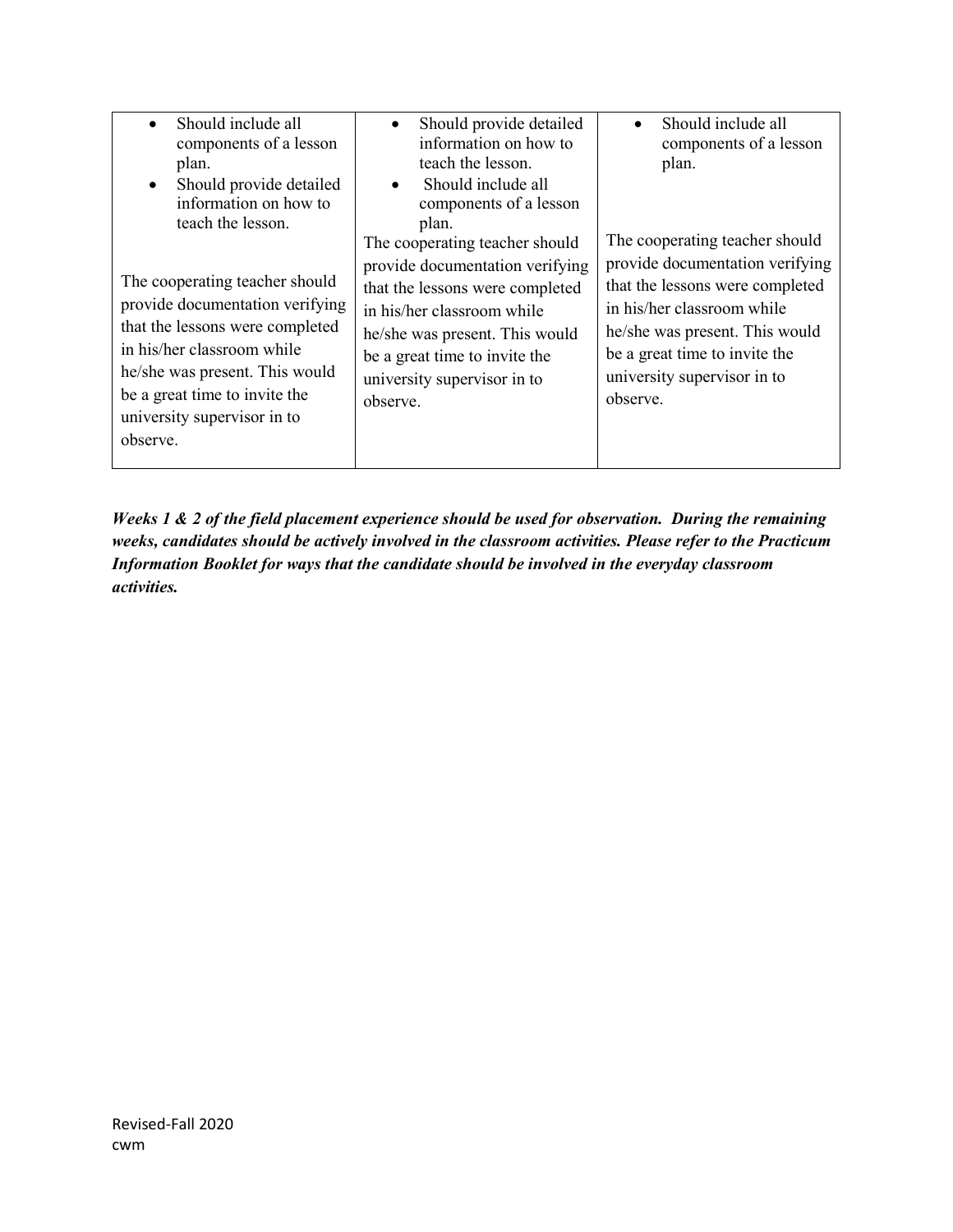#### **Lesson Plan Reflection and Documentation**

**\_\_\_\_\_\_\_\_\_\_\_\_\_\_\_\_\_\_\_\_\_\_\_\_\_\_\_\_\_\_\_\_\_\_\_\_\_\_\_\_\_\_\_\_\_\_\_\_\_\_\_\_\_\_\_\_\_\_\_\_\_\_\_\_\_\_\_\_\_\_\_\_\_\_\_\_\_\_\_\_\_\_\_\_\_ \_\_\_\_\_\_\_\_\_\_\_\_\_\_\_\_\_\_\_\_\_\_\_\_\_\_\_\_\_\_\_\_\_\_\_\_\_\_\_\_\_\_\_\_\_\_\_\_\_\_\_\_\_\_\_\_\_\_\_\_\_\_\_\_\_\_\_\_\_\_\_\_\_\_\_\_\_\_\_\_\_\_\_\_\_ \_\_\_\_\_\_\_\_\_\_\_\_\_\_\_\_\_\_\_\_\_\_\_\_\_\_\_\_\_\_\_\_\_\_\_\_\_\_\_\_\_\_\_\_\_\_\_\_\_\_\_\_\_\_\_\_\_\_\_\_\_\_\_\_\_\_\_\_\_\_\_\_\_\_\_\_\_\_\_\_\_\_\_\_\_ \_\_\_\_\_\_\_\_\_\_\_\_\_\_\_\_\_\_\_\_\_\_\_\_\_\_\_\_\_\_\_\_\_\_\_\_\_\_\_\_\_\_\_\_\_\_\_\_\_\_\_\_\_\_\_\_\_\_\_\_\_\_\_\_\_\_\_\_\_\_\_\_\_\_\_\_\_\_\_\_\_\_\_\_\_ \_\_\_\_\_\_\_\_\_\_\_\_\_\_\_\_\_\_\_\_\_\_\_\_\_\_\_\_\_\_\_\_\_\_\_\_\_\_\_\_\_\_\_\_\_\_\_\_\_\_\_\_\_\_\_\_\_\_\_\_\_\_\_\_\_\_\_\_\_\_\_\_\_\_\_\_\_\_\_\_\_\_\_\_\_ \_\_\_\_\_\_\_\_\_\_\_\_\_\_\_\_\_\_\_\_\_\_\_\_\_\_\_\_\_\_\_\_\_\_\_\_\_\_\_\_\_\_\_\_\_\_\_\_\_\_\_\_\_\_\_\_\_\_\_\_\_\_\_\_\_\_\_\_\_\_\_\_\_\_\_\_\_\_\_\_\_\_\_\_\_ \_\_\_\_\_\_\_\_\_\_\_\_\_\_\_\_\_\_\_\_\_\_\_\_\_\_\_\_\_\_\_\_\_\_\_\_\_\_\_\_\_\_\_\_\_\_\_\_\_\_\_\_\_\_\_\_\_\_\_\_\_\_\_\_\_\_\_\_\_\_\_\_\_\_\_\_\_\_\_\_\_\_\_\_\_ \_\_\_\_\_\_\_\_\_\_\_\_\_\_\_\_\_\_\_\_\_\_\_\_\_\_\_\_\_\_\_\_\_\_\_\_\_\_\_\_\_\_\_\_\_\_\_\_\_\_\_\_\_\_\_\_\_\_\_\_\_\_\_\_\_\_\_\_\_\_\_\_\_\_\_\_\_\_\_\_\_\_\_\_\_ \_\_\_\_\_\_\_\_\_\_\_\_\_\_\_\_\_\_\_\_\_\_\_\_\_\_\_\_\_\_\_\_\_\_\_\_\_\_\_\_\_\_\_\_\_\_\_\_\_\_\_\_\_\_\_\_\_\_\_\_\_\_\_\_\_\_\_\_\_\_\_\_\_\_\_\_\_\_\_\_\_\_\_\_\_ \_\_\_\_\_\_\_\_\_\_\_\_\_\_\_\_\_\_\_\_\_\_\_\_\_\_\_\_\_\_\_\_\_\_\_\_\_\_\_\_\_\_\_\_\_\_\_\_\_\_\_\_\_\_\_\_\_\_\_\_\_\_\_\_\_\_\_\_\_\_\_\_\_\_\_\_\_\_\_\_\_\_\_\_\_ \_\_\_\_\_\_\_\_\_\_\_\_\_\_\_\_\_\_\_\_\_\_\_\_\_\_\_\_\_\_\_\_\_\_\_\_\_\_\_\_\_\_\_\_\_\_\_\_\_\_\_\_\_\_\_\_\_\_\_\_\_\_\_\_\_\_\_\_\_\_\_\_\_\_\_\_\_\_\_\_\_\_\_\_\_**

| <b>Candidate Name</b>                         | Practicum |
|-----------------------------------------------|-----------|
| <b>Small Group or Whole Group Instruction</b> | Date      |

- The candidate created a positive atmosphere. Yes No
- The candidate provided clear directions and instructions. Yes No
- The candidate provided feedback to the students. Yes No
- The candidate used technology to enhance the lesson. Yes No
- The candidate was able to maintain the students' attention. Yes No
- The candidate provided a closing to the lesson. Yes No

**\_\_\_\_\_\_\_\_\_\_\_\_\_\_\_\_\_\_\_\_\_\_\_\_\_\_\_\_\_\_\_\_\_\_\_\_\_\_\_\_\_\_\_\_\_\_\_\_\_\_\_\_\_\_\_\_\_\_\_\_**

- The lesson was paced appropriately. Yes No
- All resources and materials were available and accessible. Yes No

Comments:

Revised-Fall 2020 cwm Cooperating Teacher Information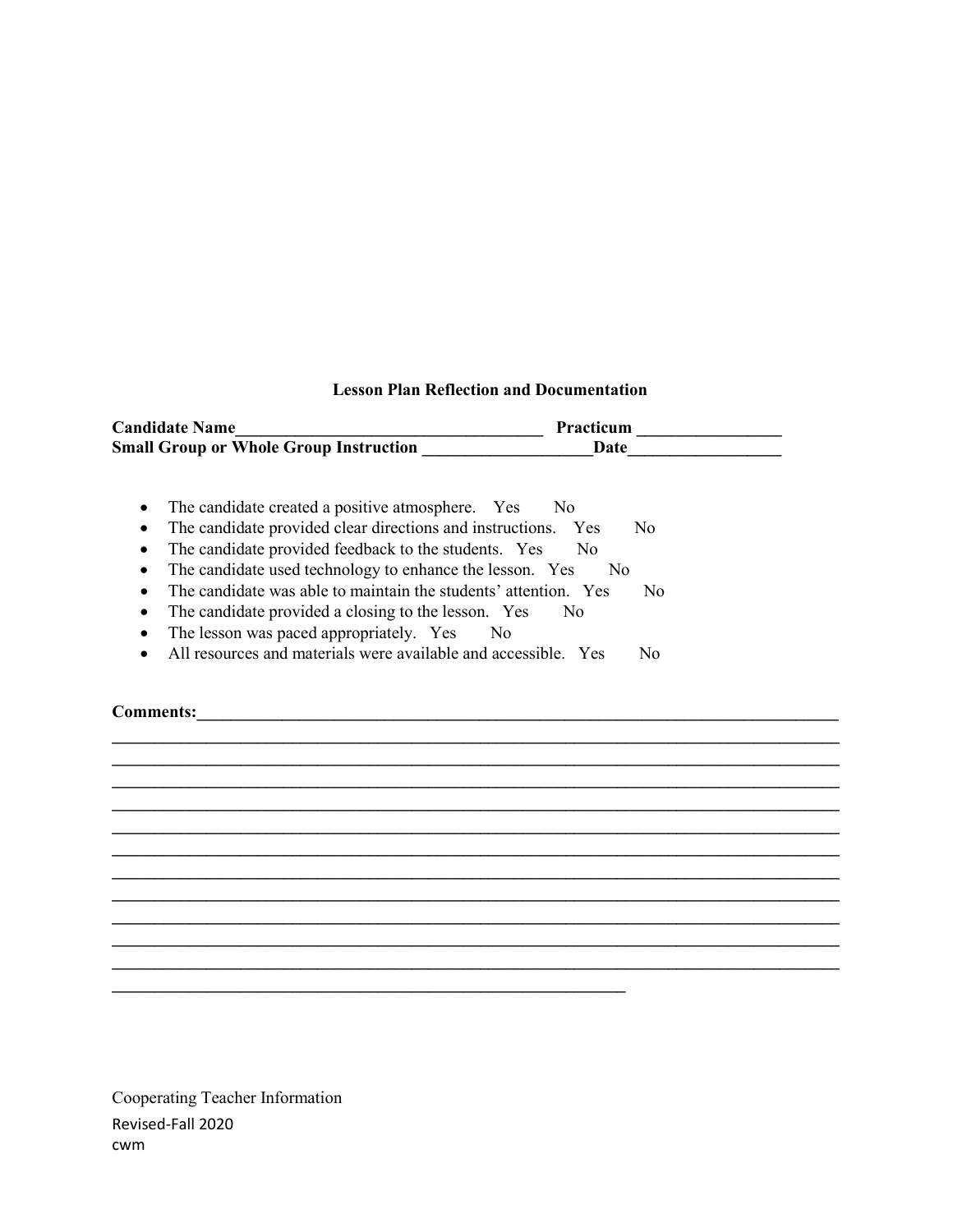completed the lesson in my class on  $(date).$ 

\_\_\_\_\_\_\_\_\_\_\_\_\_\_\_\_\_\_\_\_\_\_\_\_\_\_\_\_\_\_\_\_\_\_\_\_\_Cooperating Teacher Signature

*This form can be used to guide the feedback session after the candidate has completed teaching a lesson.*



**EPP Professional Dispositions Evaluation**

## **Practicum 3 Candidate Self- Evaluation**

**(This evaluation should be completed by the candidate at the end of the placement. This form will be reviewed during the exit conference. )**

*Candidate\_\_\_\_\_\_\_\_\_\_\_\_\_\_\_\_\_\_\_\_\_\_\_\_\_\_\_\_\_\_\_ Date \_\_\_\_\_\_\_\_\_\_\_\_\_\_\_\_\_\_\_\_\_\_\_\_\_\_\_\_\_\_\_\_\_\_*

*Rate yourself on each element using the quantifiers provided. Provide comments.* 

| $3 = TARGET$             | $2 = ACCEPTABLE$       | $l = UNACCEPTABLE$       | $0 = NE$    |
|--------------------------|------------------------|--------------------------|-------------|
| Demonstrates the         | Demonstrates the       | Does not                 | No Evidence |
| behavior or skill at all | behavior or skill most | demonstrate the behavior |             |
| times                    | of the time            | or skill                 |             |

| <b>Performance Standard</b>                       | <b>Disposition</b>                                                                                                                     | <b>Rating &amp; Comments</b> |
|---------------------------------------------------|----------------------------------------------------------------------------------------------------------------------------------------|------------------------------|
| Performance Standard 1:<br>Professional Knowledge | The candidate demonstrates an<br>understanding of the curriculum,<br>subject content, and pedagogical<br>knowledge for the discipline. | NE.<br>$\mathcal{L}$         |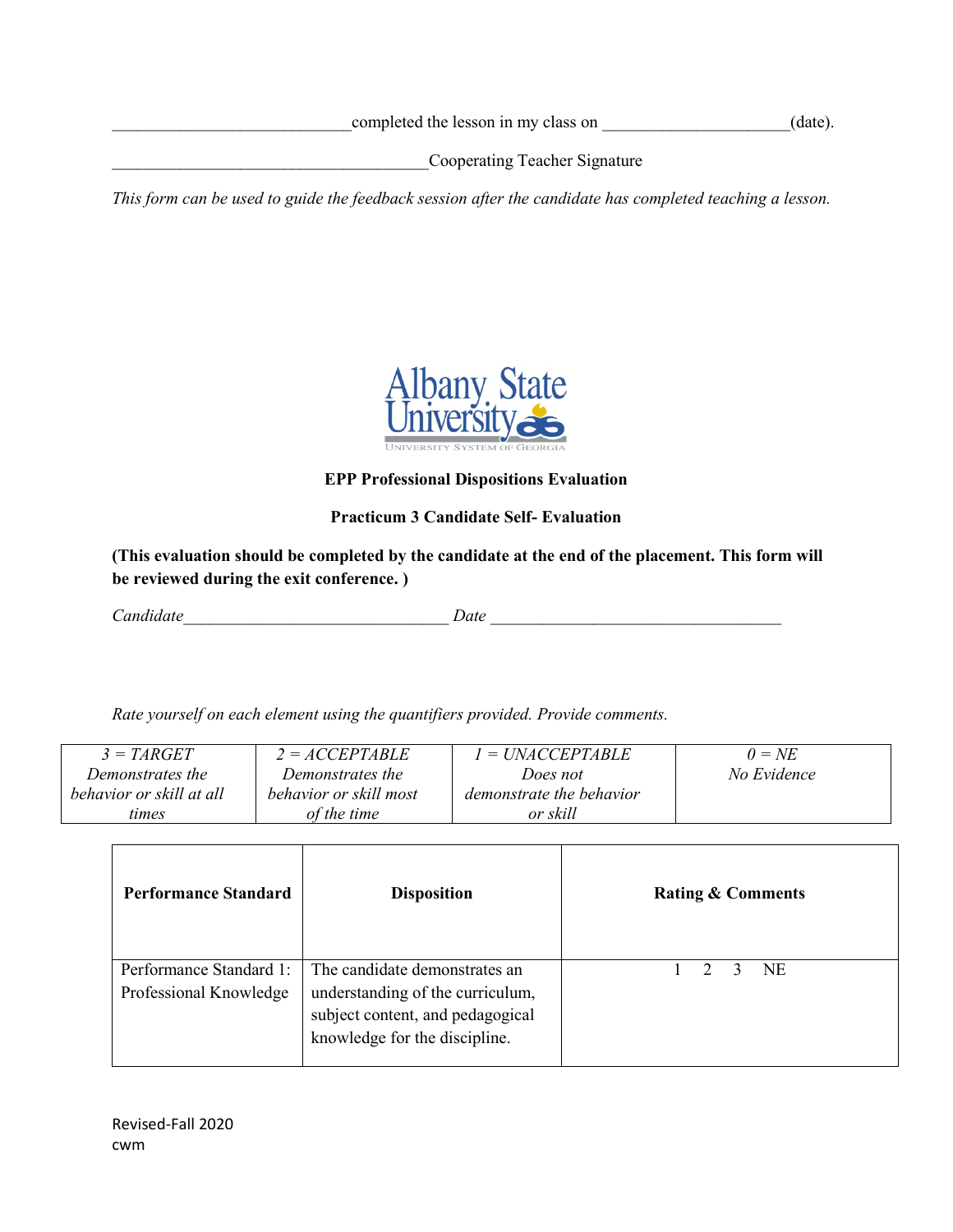| Performance Standard 2:<br><b>Instructional Planning</b>              | The candidate plans appropriately<br>for class, field/clinical experiences<br>and professional development<br>opportunities.                                                                                                                                    | 2<br>3<br><b>NE</b>                                |
|-----------------------------------------------------------------------|-----------------------------------------------------------------------------------------------------------------------------------------------------------------------------------------------------------------------------------------------------------------|----------------------------------------------------|
| Performance Standard 3:<br><b>Instructional Strategies</b>            | The candidate models research<br>based clinical/instructional<br>strategies relevant to the content<br>area and self-engages in active<br>learning that promotes<br>development of key skills.                                                                  | $\overline{2}$<br>$\overline{3}$<br>1<br><b>NE</b> |
| Performance Standard 4:<br>Differentiated<br>Instruction              | The candidate engages in activities<br>and conversations that show an<br>appreciation for individual<br>learning differences.                                                                                                                                   | $\overline{2}$<br>$\overline{3}$<br><b>NE</b>      |
| Performance Standard 5:<br><b>Assessment Strategies</b>               | The candidate uses reflection,<br>constructive criticism and self-<br>assessment to transform current<br>skills and dispositions for self and<br>others.                                                                                                        | $\overline{3}$<br>1<br>2<br><b>NE</b>              |
| Performance Standard 6:<br><b>Assessment Uses</b>                     | The candidate systematically<br>gathers, analyzes, and uses<br>relevant data to measure self-<br>progress, to inform<br>clinical/instructional participation,<br>and to engage in relevant<br>conversations with educational<br>leaders about academic success. | $\overline{3}$<br>2<br><b>NE</b><br>1              |
| Performance Standard 7:<br>Positive Learning<br>Environment           | The candidate displays<br>dispositions that contribute to a<br>safe, orderly environment that is<br>conducive to learning and<br>encourages respect for all.                                                                                                    | $\overline{2}$<br>$\overline{3}$<br><b>NE</b>      |
| Performance Standard 8:<br>Academically<br>Challenging<br>Environment | The candidate contributes to the<br>academic environment in a manner<br>that facilitates teaching and<br>learning at high levels.                                                                                                                               | $\overline{3}$<br><b>NE</b><br>2<br>1              |
| Performance Standard 9:<br>Professionalism                            | The candidate demonstrates a<br>commitment to professional ethics<br>and dispositions including dress,                                                                                                                                                          | $\overline{2}$<br>$\overline{3}$<br>1<br><b>NE</b> |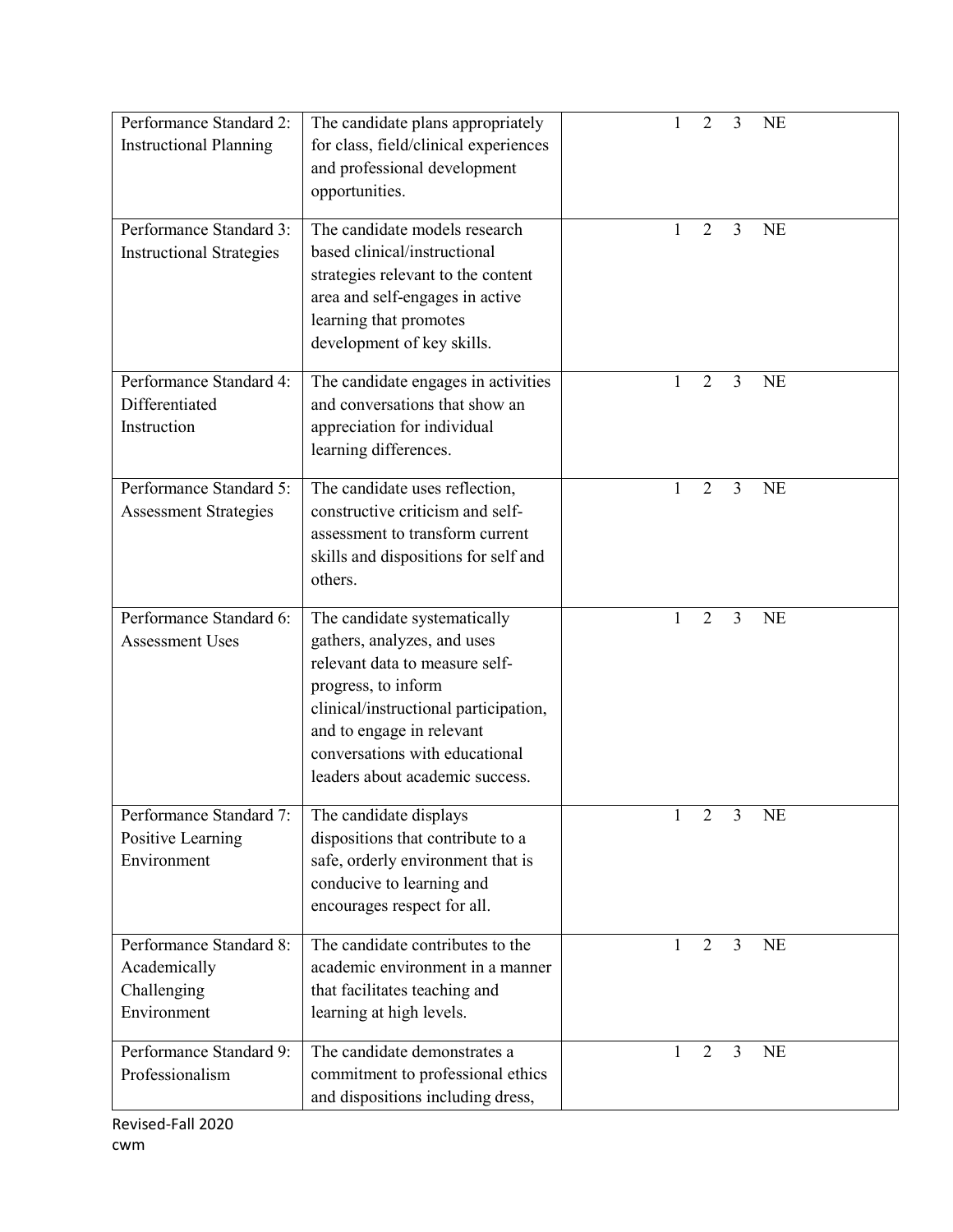|                                           | attendance, honesty,<br>confidentiality and criminal<br>offenses.                                                                                                                                                                    |   |           |
|-------------------------------------------|--------------------------------------------------------------------------------------------------------------------------------------------------------------------------------------------------------------------------------------|---|-----------|
| Performance Standard<br>10: Communication | The candidate communicates<br>effectively with University<br>faculty/staff, other candidates, P-<br>12 students, parents or guardians,<br>district and school personnel, and<br>other stakeholders in ways that<br>enhance learning. | 2 | <b>NE</b> |



#### **Practicum Progress Final Self-Evaluation**

#### **Practicum 1 & 2 Candidates**

#### *Based on your observation of this candidate's performance, the cooperating teacher should assess his/her development in the following competencies using the quantifiers provided. Thank you.*

| Candidate                  | Date  |
|----------------------------|-------|
| School Placement           | Grade |
| Placement                  |       |
| <b>Cooperating Teacher</b> |       |
| University Supervisor      |       |

| Target (T)                   | Acceptable $(A)$                                                                                             | Unacceptable (U)                                                                      | $NE$ (NE)                                                      |
|------------------------------|--------------------------------------------------------------------------------------------------------------|---------------------------------------------------------------------------------------|----------------------------------------------------------------|
| As expected at this<br>point | Developing at this<br>point and will need<br>some assistance<br>and practice to<br>reach the target<br>level | Unacceptable level of<br>performance and will<br>require major growth<br>and practice | No evidence and<br>unable to assess<br>candidate at this point |

#### **Part I**

Designs materials, learning activities, visual aids, and lessons for students

\_\_\_\_\_\_\_\_\_\_\_ Maintains meaningful student engagement

Manages a safe, orderly environment

Uses appropriate technology to enhance student learning

Revised-Fall 2020

cwm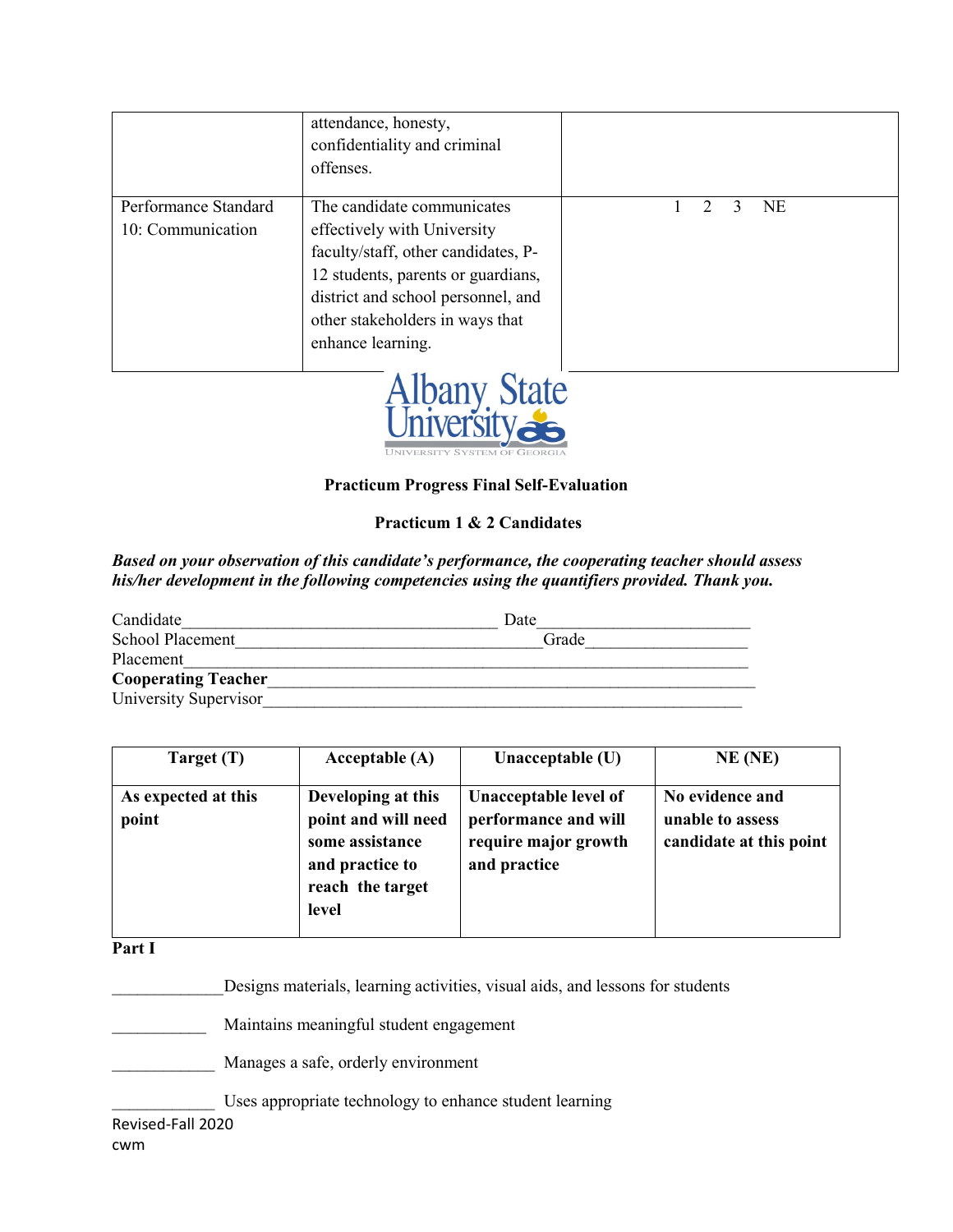| Understands whole group/small group, individual teaching expectations and strategies                                                    |
|-----------------------------------------------------------------------------------------------------------------------------------------|
| Understands teaching duties and responsibilities                                                                                        |
| Demonstrates effective oral communication skills                                                                                        |
| Demonstrates effective written communication skills with all stakeholders (children,<br>parents, teachers, staff, administrators, etc.) |
| Demonstrates a positive and enthusiastic attitude toward children and teaching                                                          |
| Demonstrates professionalism (punctuality, attendance, professional boundaries,<br>conversation, appearance, ethical practice)          |
| Accepts constructive feedback and makes adjustments based on reflections                                                                |
| Demonstrates preparedness in teaching and learning                                                                                      |

## **Part II**

**Provide a check in the appropriate column to indicate the extent of contact in which the candidate has had relative to each activity.**

| <b>Activity</b>             | <b>Observed</b> | <b>Not</b>      | <b>Comments</b> |
|-----------------------------|-----------------|-----------------|-----------------|
|                             |                 | <b>Observed</b> |                 |
| Small group Instruction     |                 |                 |                 |
| Individualized Instruction  |                 |                 |                 |
| Whole Group Instruction     |                 |                 |                 |
| Assessment                  |                 |                 |                 |
| Material Preparation        |                 |                 |                 |
| Professional Meetings (IEP, |                 |                 |                 |
| Faculty, PTA, Open House,   |                 |                 |                 |
| $etc.$ )                    |                 |                 |                 |
| Parent/Teacher Conference   |                 |                 |                 |

## **Cooperating Teacher's Signature\_\_\_\_\_\_\_\_\_\_\_\_\_\_\_\_\_\_\_\_\_\_\_\_\_\_\_\_\_\_\_\_\_\_\_\_\_\_\_\_\_\_\_\_\_\_\_\_\_\_\_\_\_\_\_\_**

## **Candidate's Signature\_\_\_\_\_\_\_\_\_\_\_\_\_\_\_\_\_\_\_\_\_\_\_\_\_\_\_\_\_\_\_\_\_\_\_\_\_\_\_\_\_\_\_\_\_\_\_\_\_\_\_\_\_\_\_\_\_\_\_\_\_\_\_**